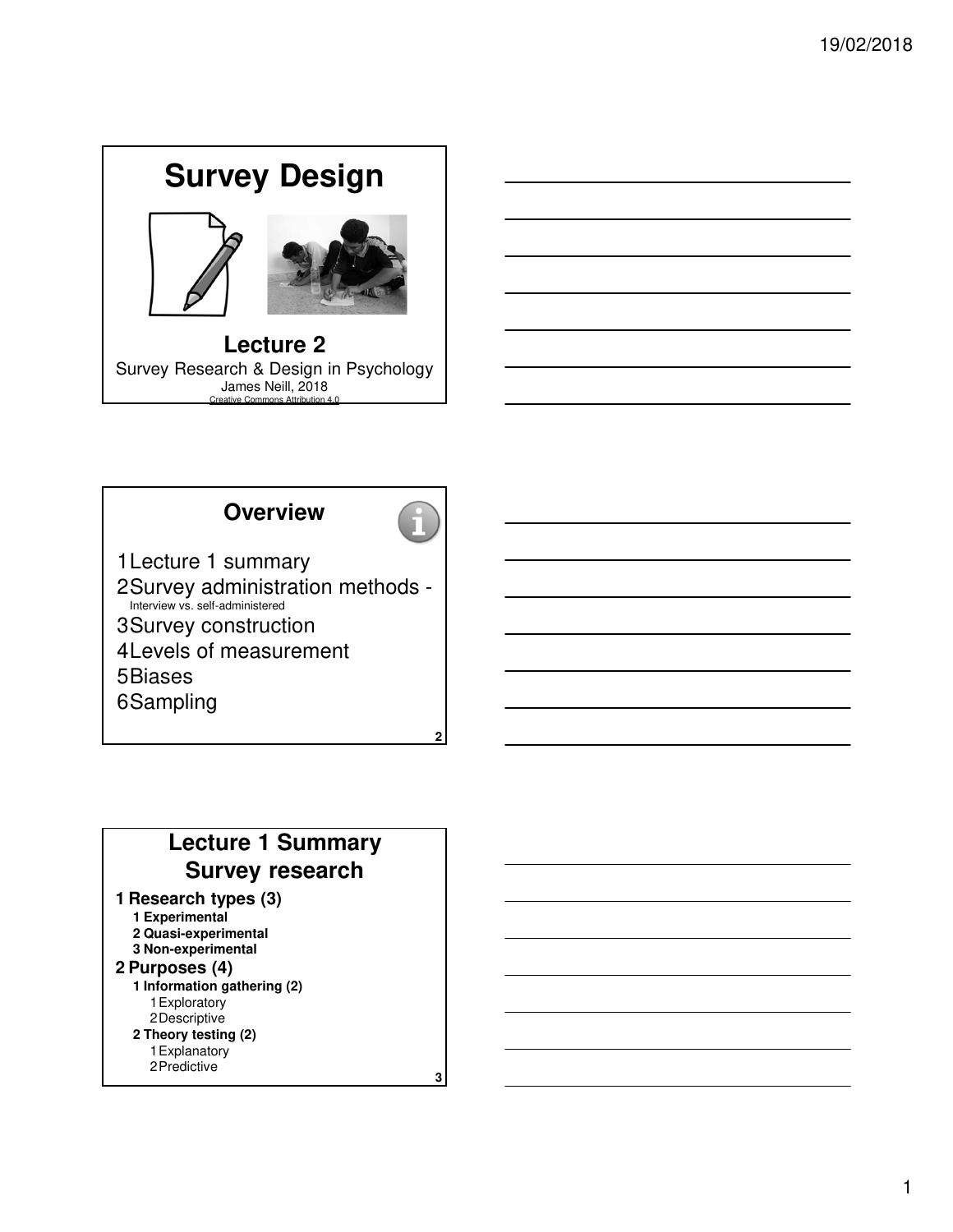# **Lecture 1 Summary Survey research**

#### **1 What is a survey?**

**1 A standardised stimulus used as a social science measurement tool**

**4**

**5**

**6**

#### **2 Survey research**

**1 Pros**

- 1Ecological validity
- 2Cost-efficient
- 3Can obtain lots of data

#### **2 Cons**

1Low compliance 2Reliance on self-report

# **Survey administration methods**

### **Survey administration methods**

What are the pros and cons of two **survey administration methods:**

- 1. Interview-based
- 2. Self-report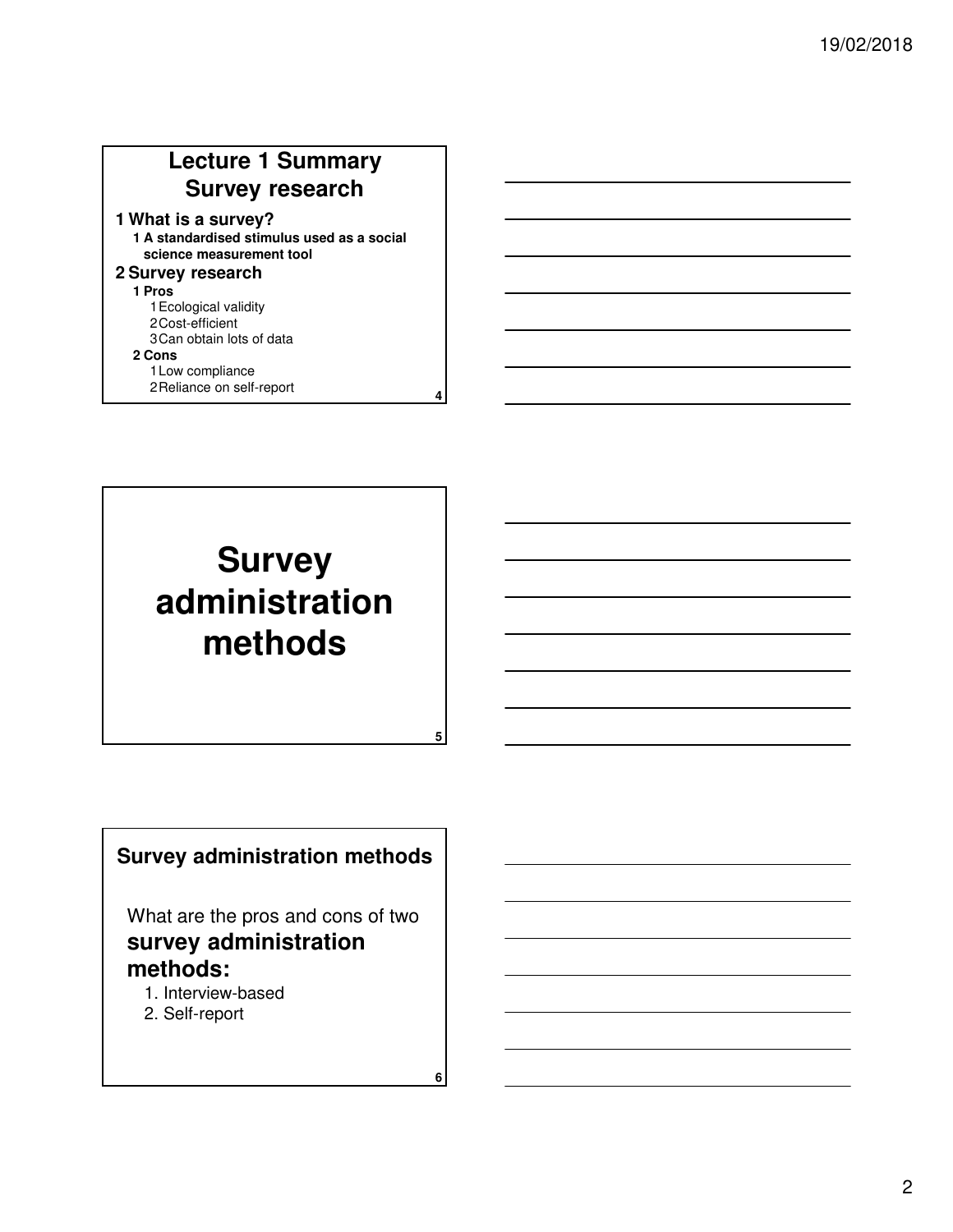



|                        |                                                                      | self- and interview-administered surveys<br><b>Type of survey</b> |                                      |  |
|------------------------|----------------------------------------------------------------------|-------------------------------------------------------------------|--------------------------------------|--|
| #                      | Aspects<br>of<br>survey administration                               | Self-<br>administered<br>survey                                   | Interview<br>$(f2f$ or<br>telephone) |  |
| 1                      | Data collection and data entry cost<br>and time                      | Low                                                               | High                                 |  |
| $\overline{2}$         | Demand characteristics                                               | Low                                                               | High                                 |  |
| 3                      | Risk of non-response and low<br>response rate                        | High                                                              | Low                                  |  |
| $\overline{4}$         | Access to a representative (and<br>possibly widely dispersed) sample | High                                                              | Low                                  |  |
| 5                      | Data quality and richness per<br>participant                         | Low                                                               | High                                 |  |
| 6                      | Anonymity                                                            | High                                                              | Low                                  |  |
| 7                      | Adjustability to accommodate<br>cultural differences                 | Low                                                               | High                                 |  |
| $\boldsymbol{\hat{x}}$ | Suitability for young children or<br>others with low literacy levels | Low                                                               | High                                 |  |



# **Survey administration methods**

### **Self-administered**

- –**Pros**:
- Opposite for interviewadministered surveys

- Cost
- demand characteristics
- access to representative sample
- anonymity
- –**Cons**:
	- Non-response
	- adjustment to cultural differences, special needs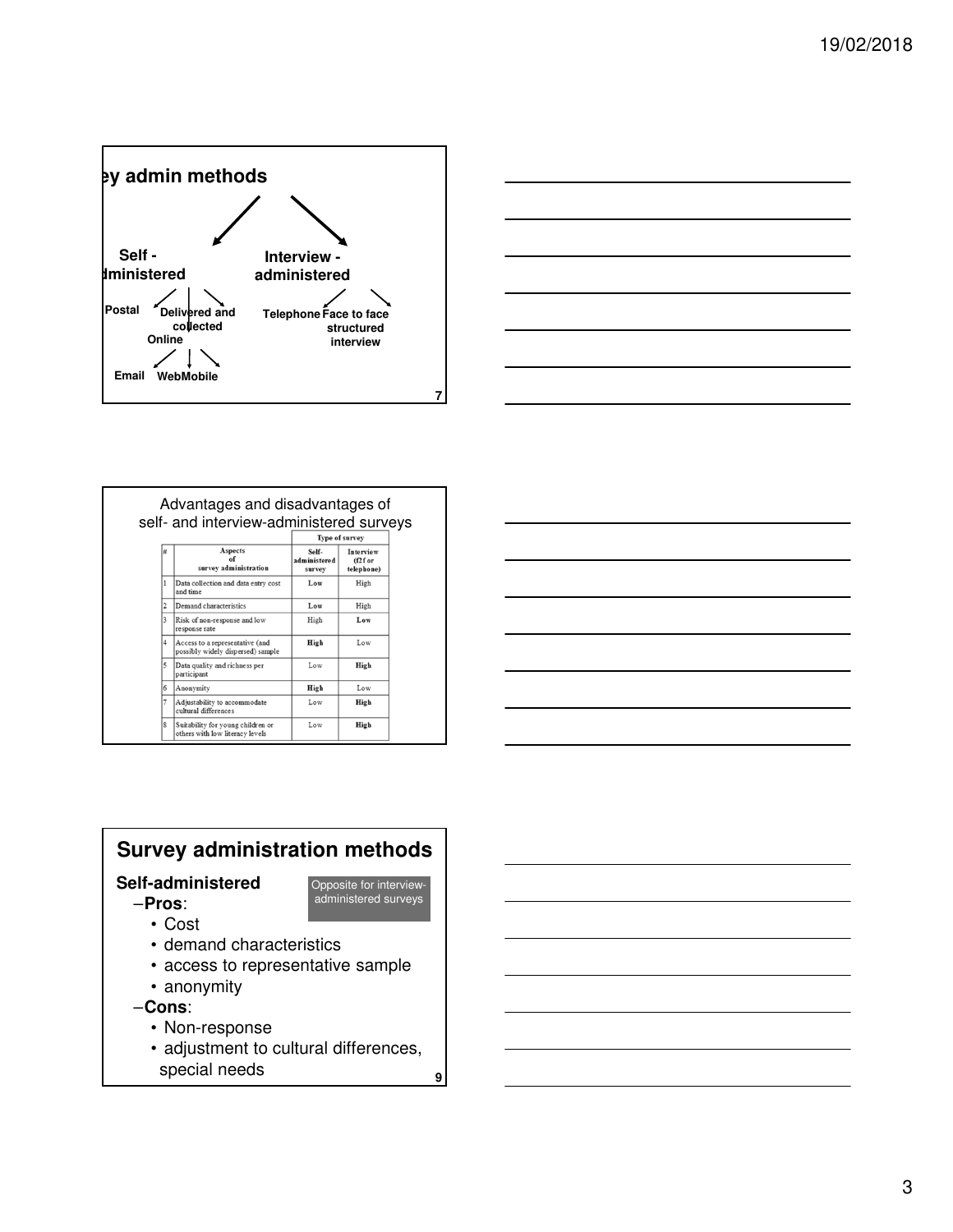



# **Survey construction**

The nuts & bolts of

**questionnaire design** include: 1Questionnaire development 2Question styles 3Response formats

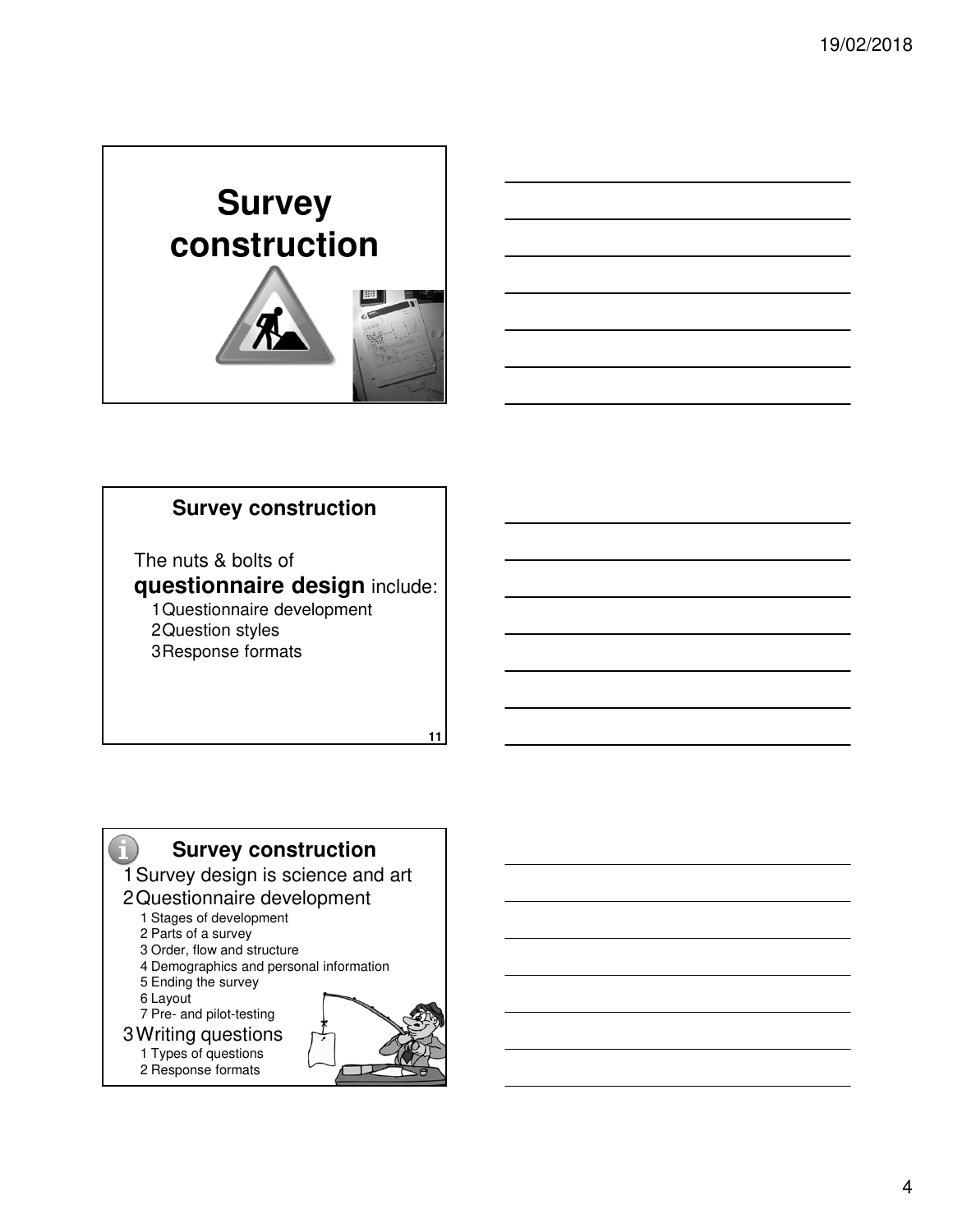# **Survey design is a science and an art**

"Surveys are a mixture of science and art, and a good researcher will save their cost many times over by knowing how to ask the correct questions." - Creative Research Systems (2008)

**13**



# **Parts of a survey**

- Title page
- Participant information
- Informed consent
- Instructions
- Questionnaire structured into sections which contain measurement items relating to each objective
- End page(s)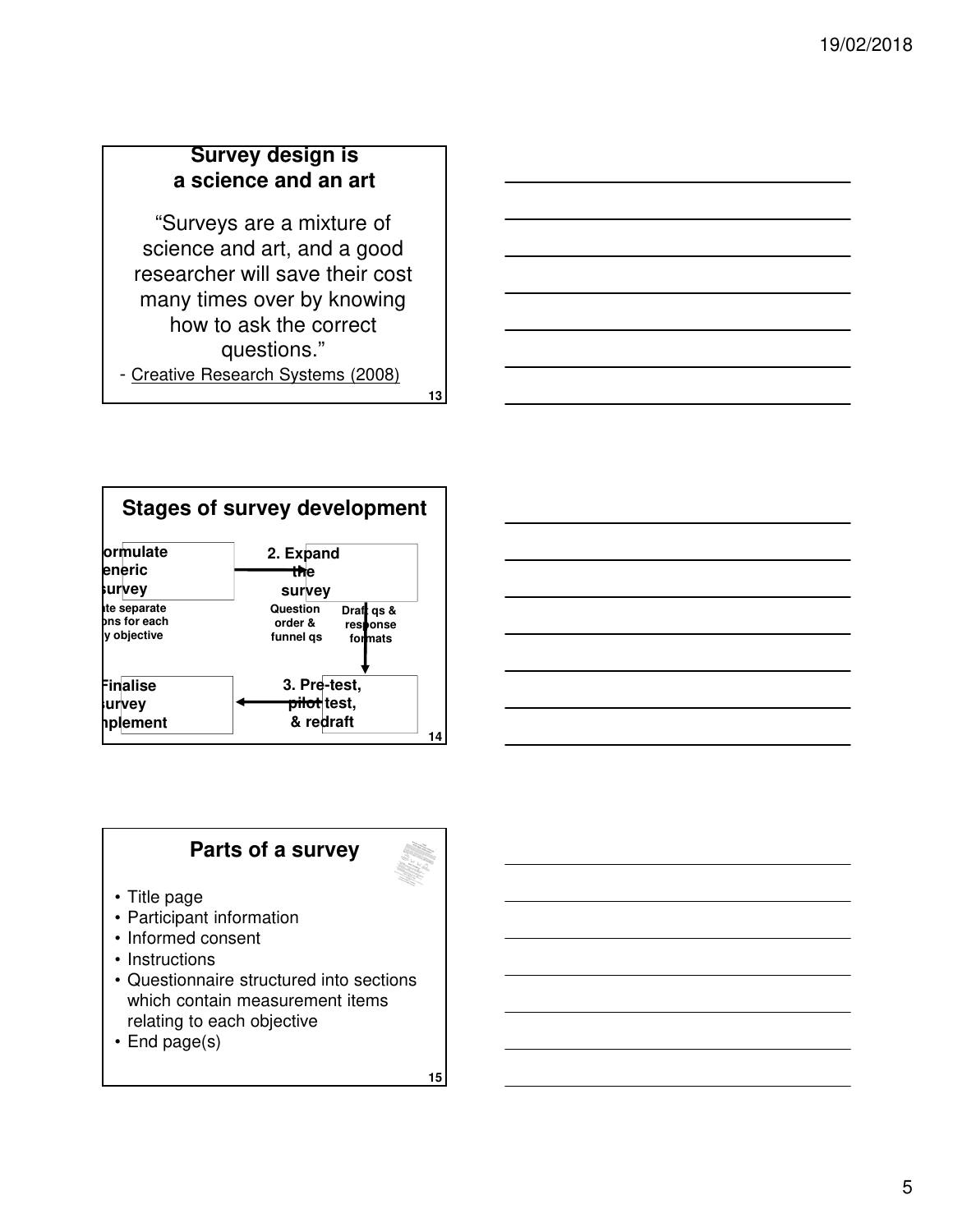#### **Survey layout**

- Layout clear, simple, easy to navigate
- Readability:
	- Large font size (14 pt) and clear (non-serif) font type
	- High contrast e.g., avoid text in coloured boxes, etc.
- Minimise the number of pages
- Logical flow/order
- Number each question

**16**

# **Participant information**

#### Summarise important details e.g.,:

- Name of the study
- Who are the researchers? (Are they bona fide)?
- Purpose of the study?
- What's required of participants?
- Voluntary nature of participation
- What are the risks/costs/rewards?
- How will results be used?
- Human ethics approval #?
- More info: Making a complaint, obtaining results, contacting the researcher etc.

**17**

#### **Informed consent**

- **Active consent**: Participants indicate whether or not they consent to participate in the study
- **Passive content**: If participant consents, continue with survey, otherwise hand back or close screen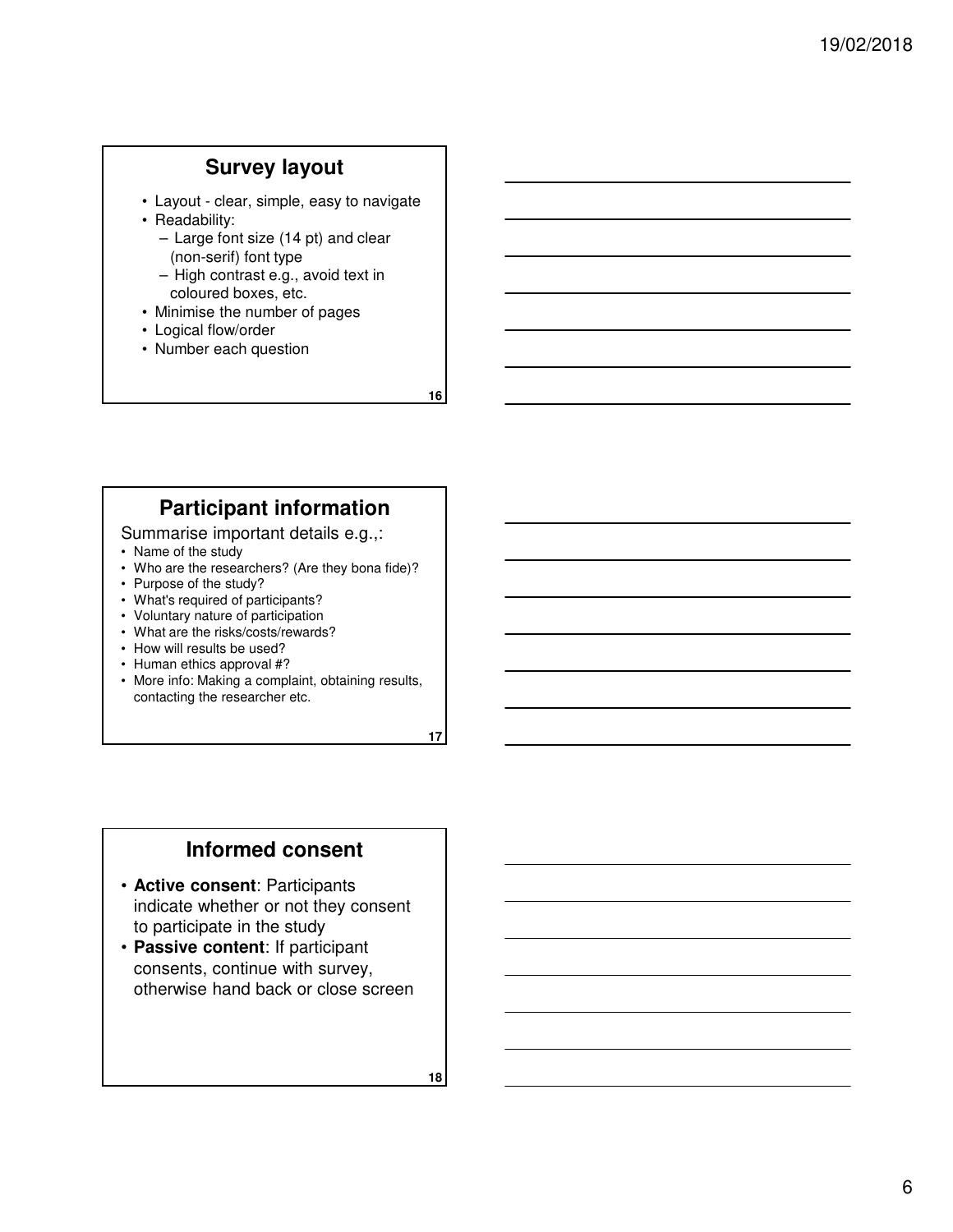# **Ethical considerations**

- Informed consent
- Minimise risk of harm to respondents
- Confidentiality / anonymity
- No coercion
- Minimal deceit
- Fully debrief
- Honour promises to provide respondents with research reports
- Be aware of potential sources of bias / conflicts of interest

**19**

# **Survey instructions**

- Instructions help to ensure consistency i.e., standard conditions across different administrations
- Few will read them without prompting
- Explain how to do the survey in a user-friendly manner, possibly with examples

**20**

#### **Order, flow, and structure**

- Start gently; ease respondent in
- Group similar questions together
- Consider order effects:
	- Habituation (e.g., polarisation of responses, yea-saying, nay-saying)
	- Fatigue
	- Min. switching between response formats
- Consider counter-balanced orders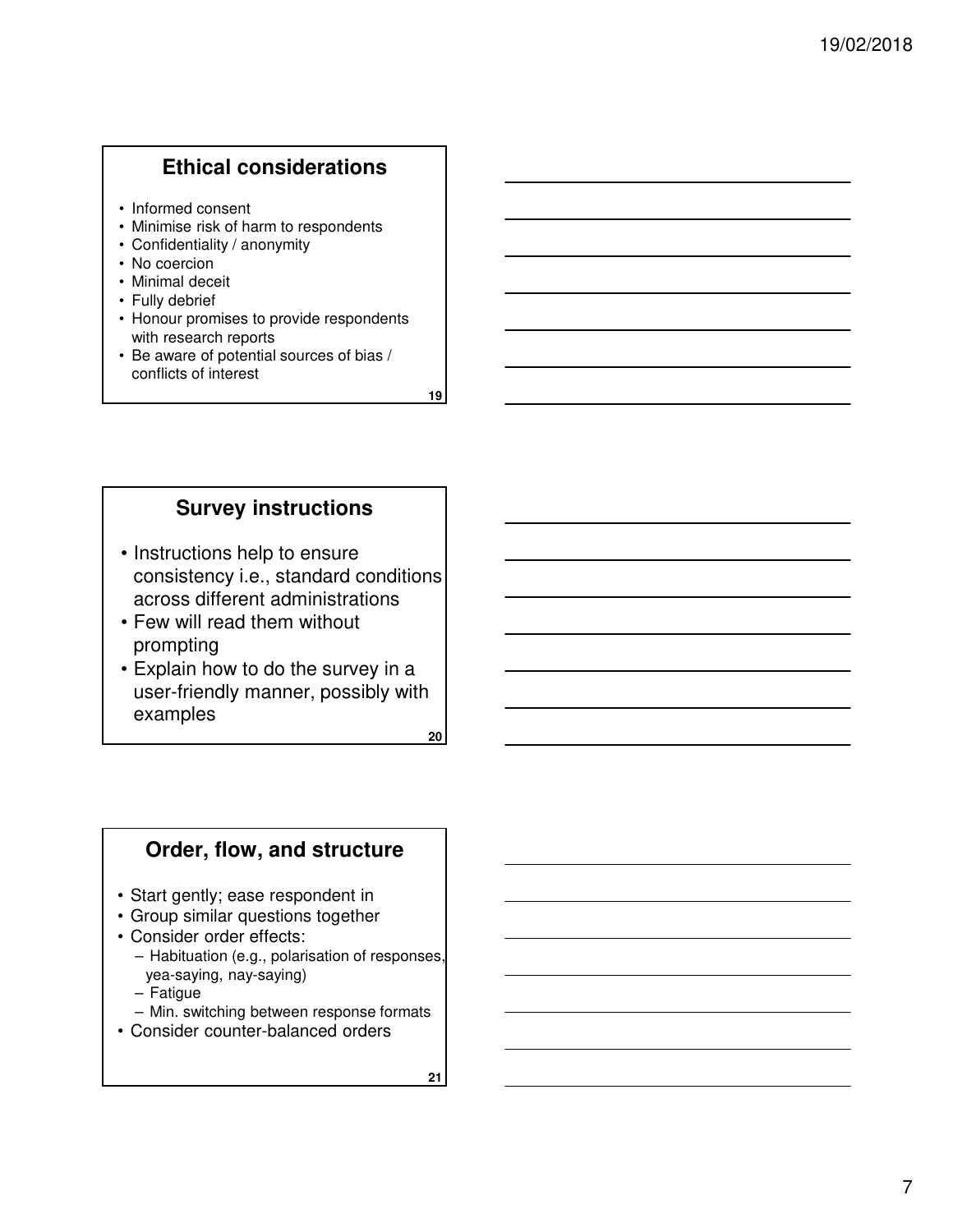## **Background information**

- Single section, usually at beginning or end of questionnaire
- Only include personal questions that are justified by the research question(s)

**Ending the survey**

- Space for comments?
- Indicate the end of the survey say thanks!
- Instructions about how to return the survey or submit responses
- Provide debrief or referral information
- Repeat details about how to contact researchers, obtain results, make complaint etc.

**23**

**22**

### **Pre-testing a survey**

- Pre-test items on conveniently sampled others – watch responses and ask for feedback
- Revise items e.g.,
- which don't apply to everybody
- are redundant
- are misunderstood
- are non-completed
- Reconsider ordering and layout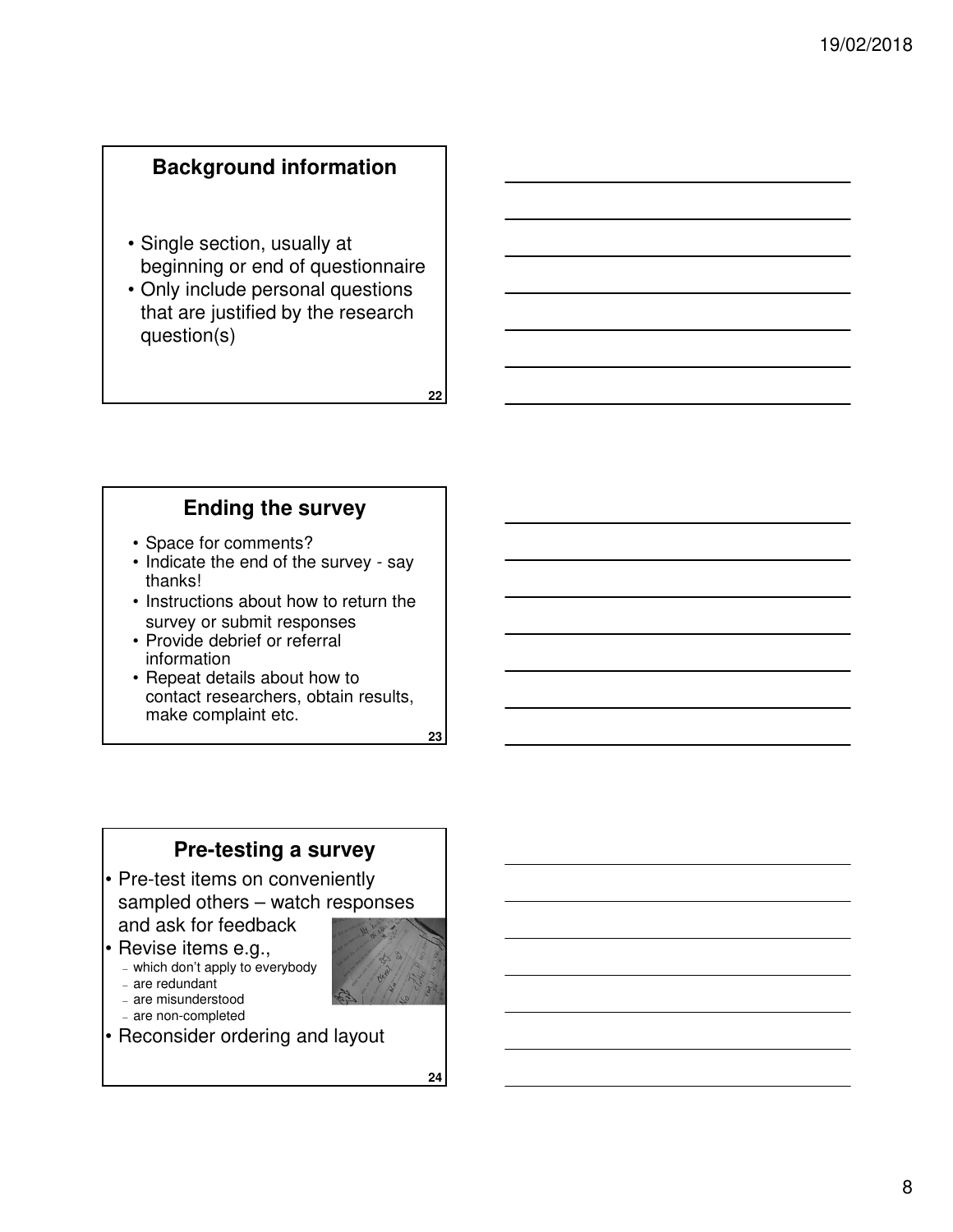# **Pilot testing a survey**

- Pilot test on a small sample from the target population
- Analyse data
- Revise survey



**25**



### **Survey questions: Overview**



- 1. Double-barrelled, double-negative, leading, and loaded questions
- 2. How to get the results you want
- 3. Survey question tips
- 4. Objective vs. subjective questions
- 5. Open- vs. closed-ended questions
- 6. Closed-ended response formats
- **27** 7. Improving survey questions (Exercise)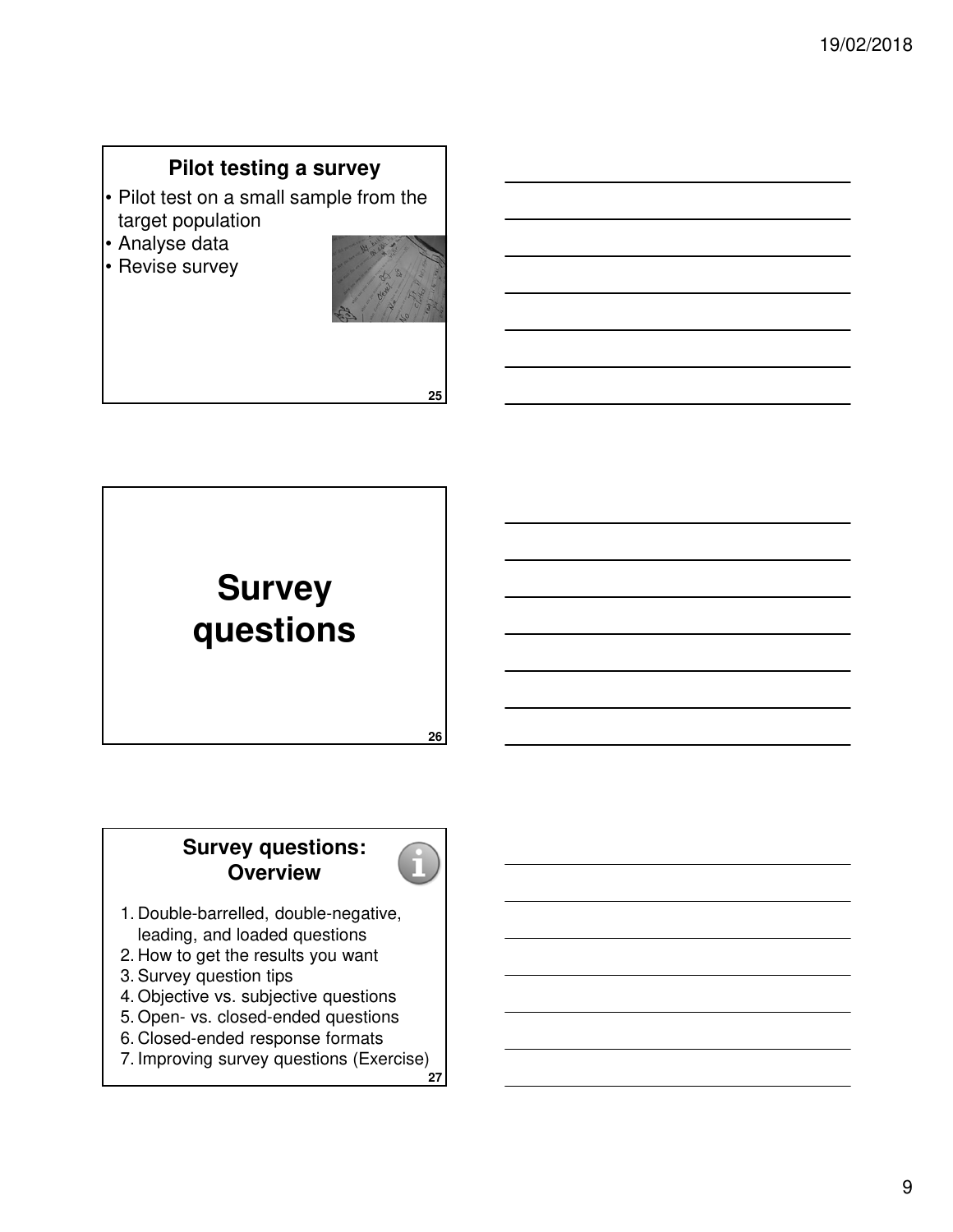### **Survey question tips**

- **Direct**: Focus directly on topic/issue
- **Clear**: Use simple and clear language (avoid big words)
- **Brevity:** Keep questions as short as possible
- **Ask questions**: Phrase as questions

**Survey question tips**

- **Related tools**: Check/use similar surveys
- **Focus on objectives**: Only ask questions which relate to research objectives
- **Define target constructs**: Be as concrete and unambiguous as possible; the meaning must be clear to all respondents

**29**

**28**

### **Survey question tips**

- **Applicability**: Questions must be applicable to all respondents (or use skip rules).
- **Exhaustive**: Response options must be exhaustive (i.e., provide options for suitable for each respondent) and mutually exclusive (i.e., not overlapping)
- **Demand**: Recall of detail must not be unnecessary or excessive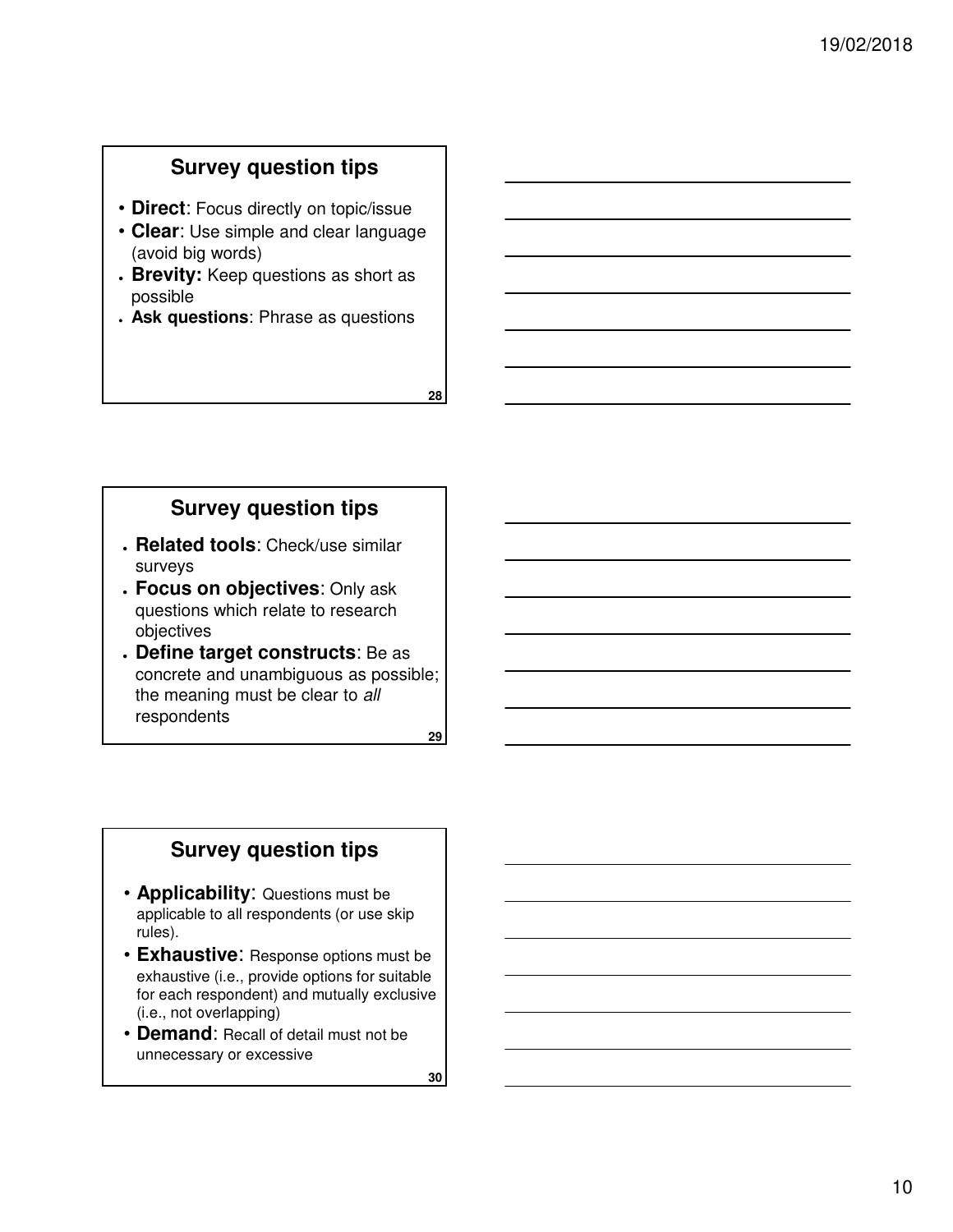# **Double-barrelled questions**

Questions which contain more than one concept or purpose should be simplified or split into separate questions:

e.g.,

"What should the speed limit be for cars and trucks?"

vs.

"What should the speed limit be for cars?"

"What should the speed limit be for trucks?"

**31**

# **Double-negative questions**

Negatively worded questions are often confusing because responding "no" creates a double negative. e.g.,

"Do you disapprove of gay marriage?" vs

"Do you approve of gay marriage?"

**32**

# **Leading questions**

A question that suggests the answer the researcher is looking for is leading:

e.g.,

"Should psychologists earn more than they are currently paid?" vs.

"What do you think about psychologists' wages?"

"What dangers do you see with the new policy?" vs. "What's are your opinions about the new policy?"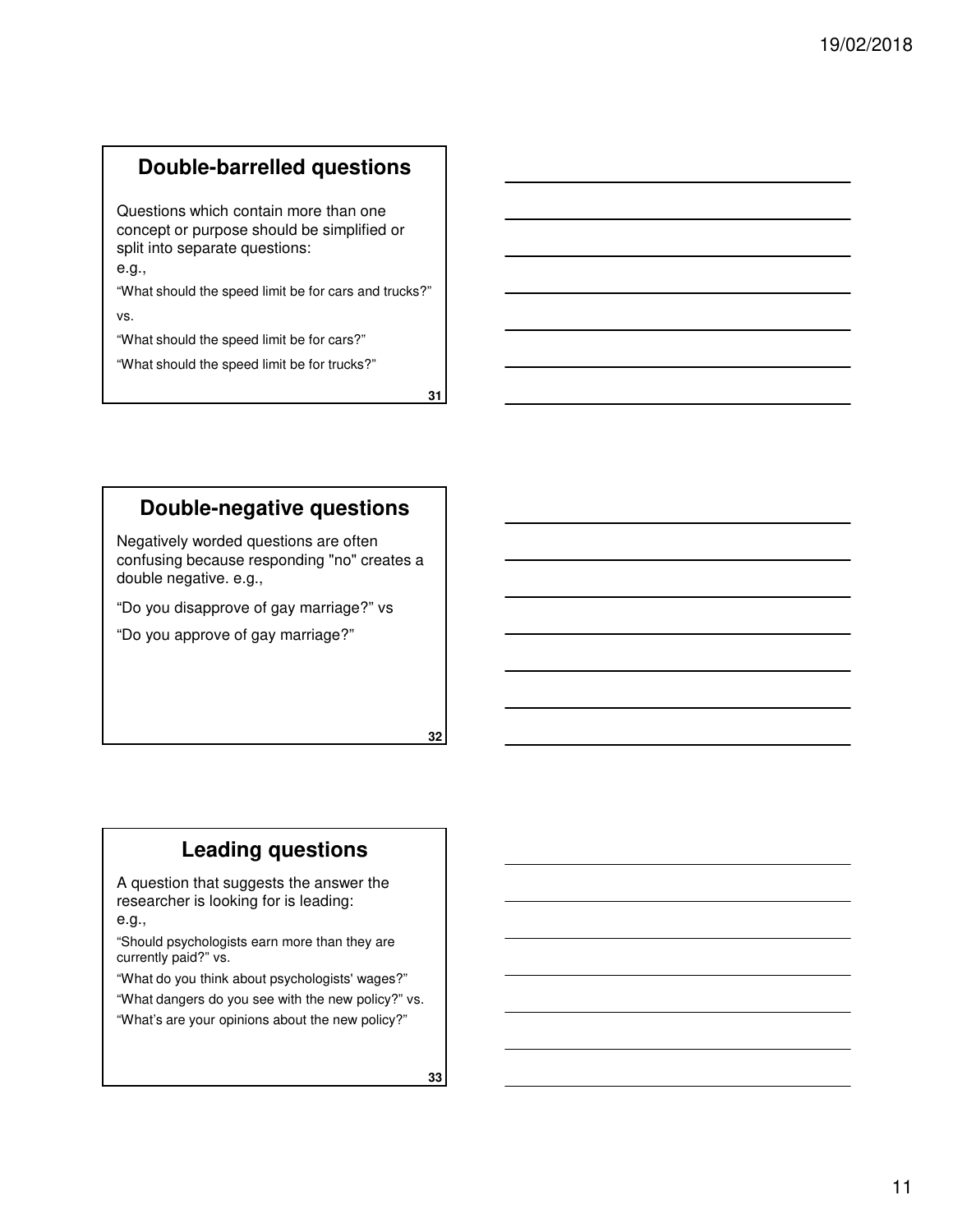



# **Loaded questions**

A question that suggests socially desirable answers or is emotionally charged is loaded: e.g.,

"Have you stopped beating your wife?" vs

"Have you ever physically harmed your partner?"

"Do you advocate a lower speed limit in order to save human lives?" vs

"What speed limit is required for traffic safety?"

**35**

**34**

### **Objective questions**

- . A verifiably true answer exists (i.e., factual info).
- . An observer (in theory) could provide an accurate answer.

How many times during the previous calendar year did you visit a general medical practitioner? \_\_\_\_\_\_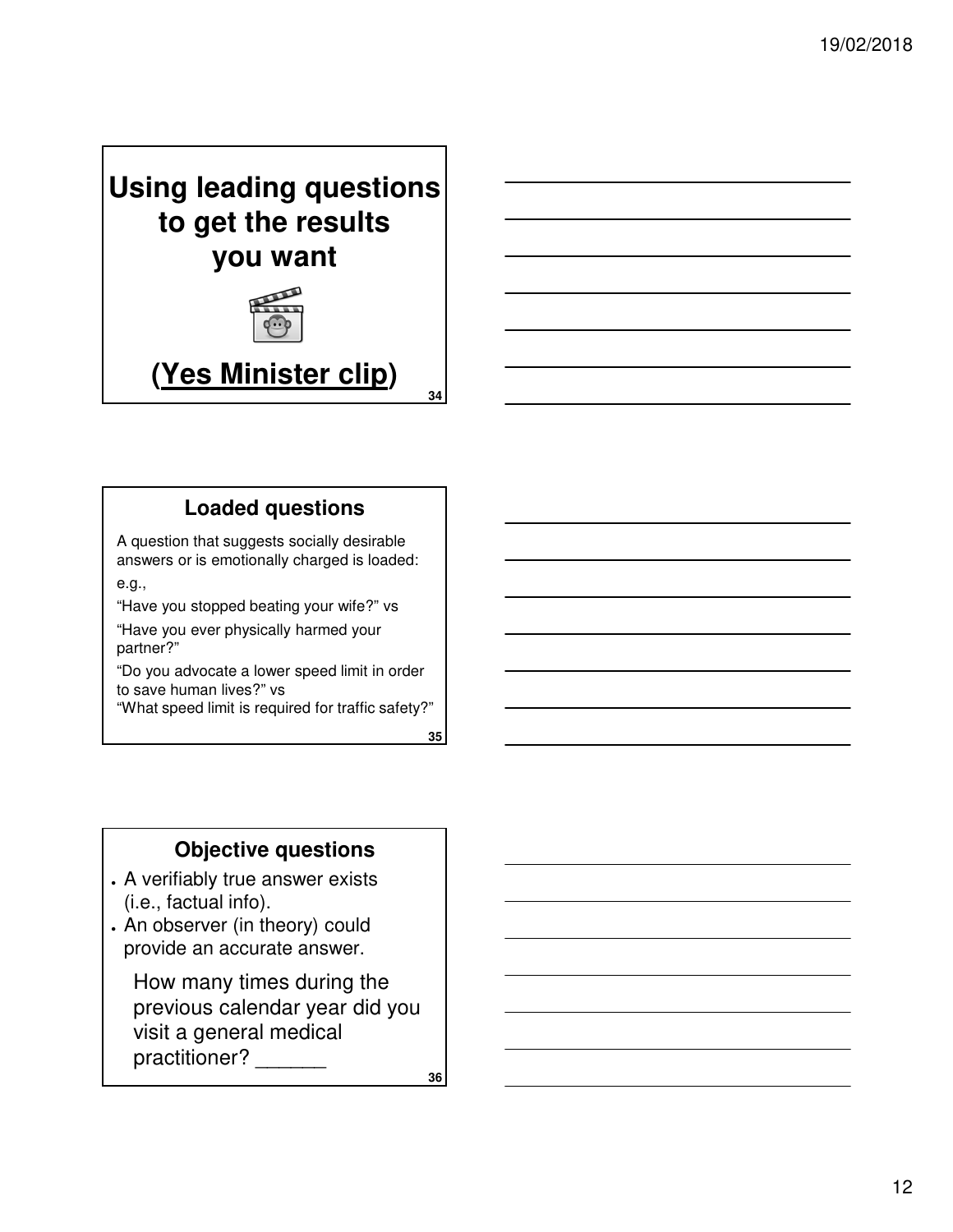# **Subjective questions**

- Asks about fuzzy personal perceptions
- There is no "true", factual answer
- Many possible answers
- Can't be accurately answered by an observer.

Think about the visits you made to a GP during the previous calendar year. How well did you understand the medical advice you were given? perfectly very well reasonably poorly not at all

**37**

#### **Open-ended questions**

- Rich information can be gathered
- Useful for descriptive, exploratory work
- Difficult and subjective to analyse
- Time consuming



### **Open-ended questions**

What are the main issues you are currently facing in your life?

How many hours did you spend studying last week?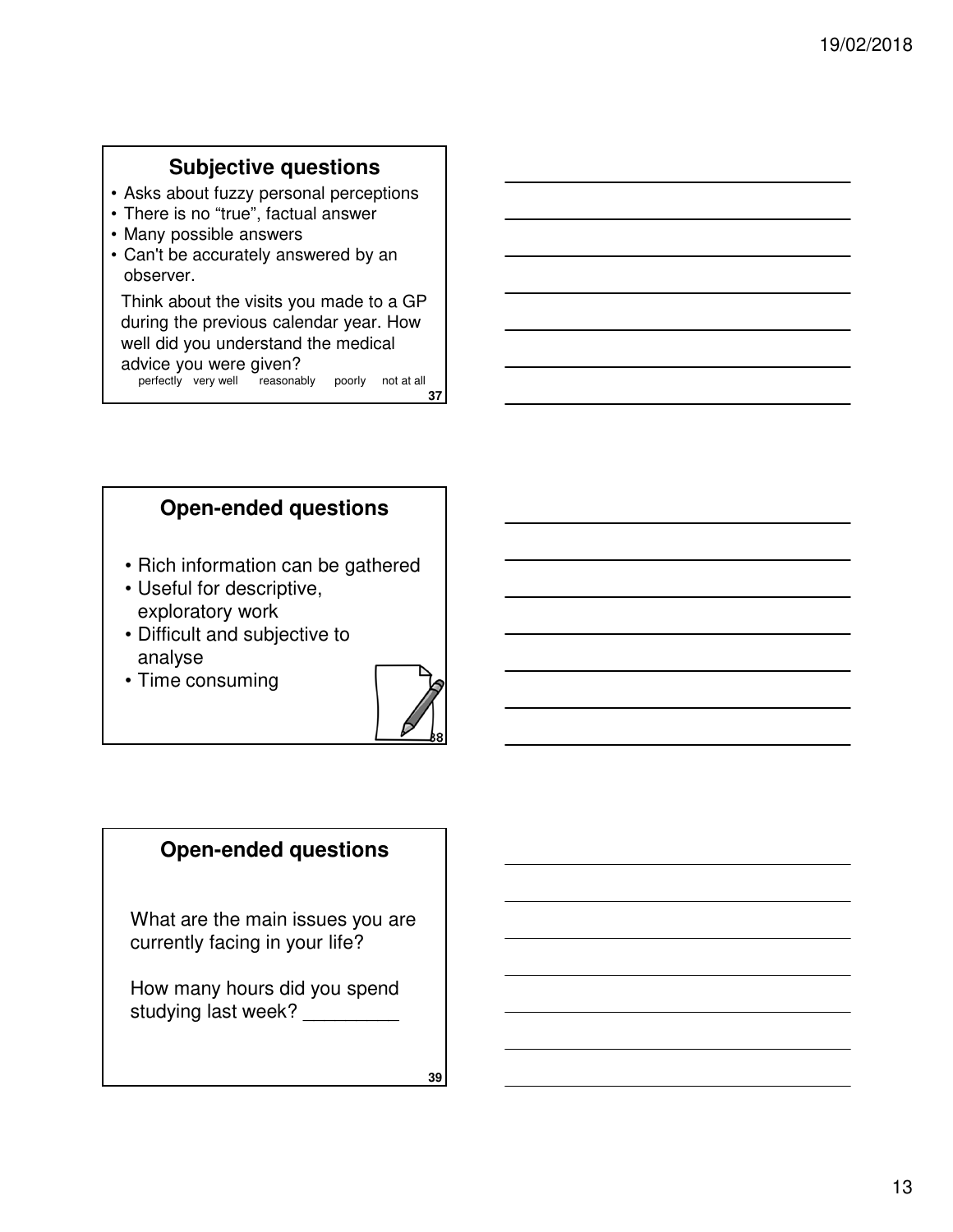### **Closed-ended questions**

- Important information may be lost forever
- Useful for hypothesis testing
- Easy and objective to analyse
- Time efficient



# **Summary: Survey questions**

1 Objective vs. subjective questions **1Objective** – there is a verifiably true

- answer **2Subjective** – based on perspective of respondent
- 2 Open vs. closed
	- **1Open** empty space for answer
	- **2Closed** pre-set response format options

**41**

#### **Closed-ended response formats**

- 1.Dichotomous and multichotomous
- 2.Multiple response
- 3.Ranking
- 4.Verbal frequency
- 5.Likert
- 6.Semantic differential
- 7.Graphical
- 8.Non-verbal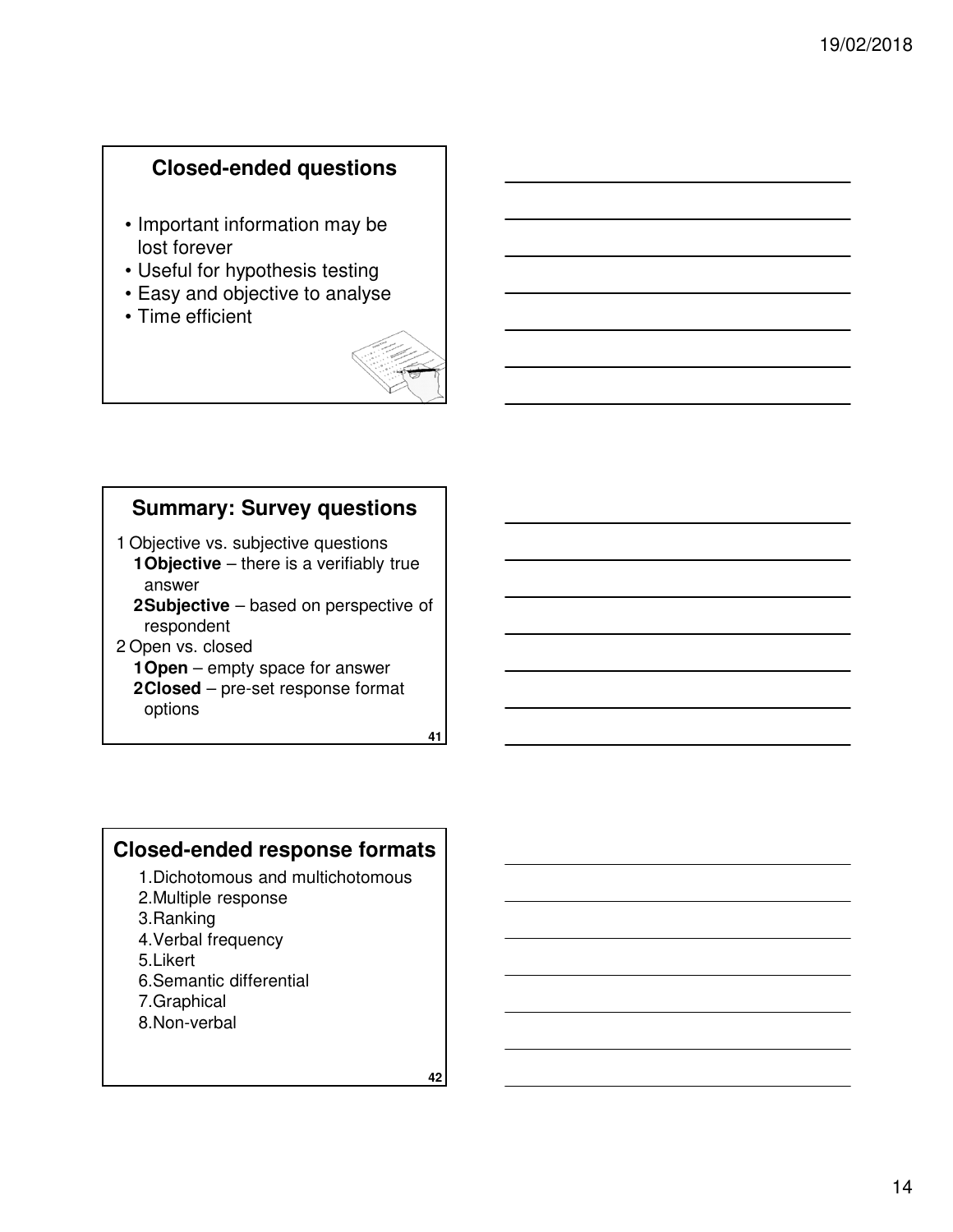### **Dichotomous**

Two response options e.g.,

Excluding this trip, have you visited Canberra in the previous five years? (tick one)  $-$  Yes  $-$  No

**43** Provides the simplest type of quantification (categorical LOM).

#### **Multichotomous**

Choose one of more than two possible answers e.g., What type of attractions in your current trip to Canberra most appeal to you? (tick the most appealing one) \_\_ historic buildings

- museum/art galleries
- \_\_ parks and gardens

**44**

#### **Multiple response**

Provides a list of answers for respondents to choose from e.g., Tick any words or phrases that describe your perception of Canberra as a travel destination:

- Exciting Important
- \_\_ Boring \_\_ Enjoyable
- \_\_ Interesting \_\_ Historical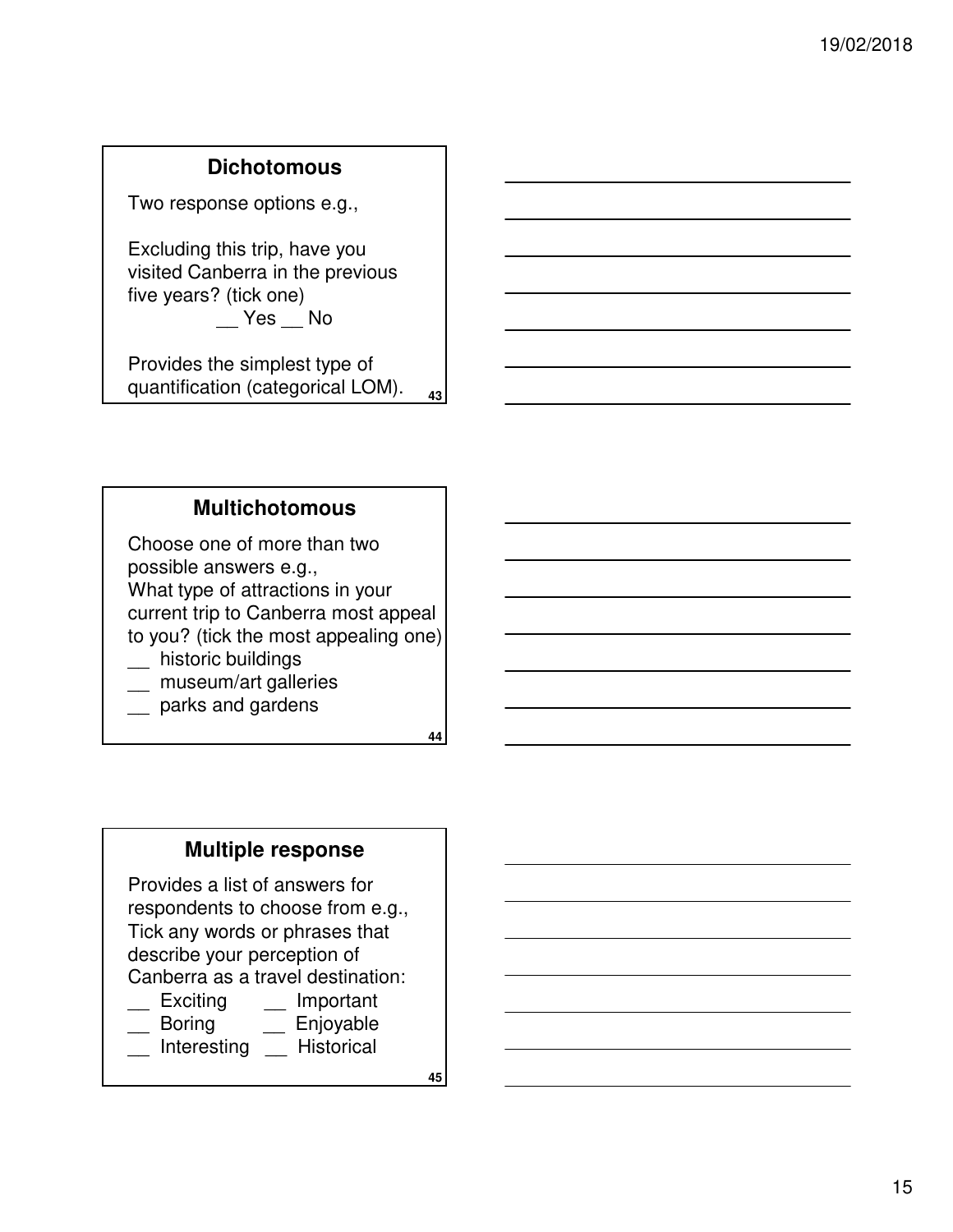#### **Ranking**

Measures the relative importance of several items Rank the importance of these reasons for your current visit to Canberra (from 1 (most) to 4 (least)): to visit friends and relatives

- for business
- \_\_ for educational purposes
- for holiday/ sightseeing

# **Verbal frequency**

Over the last 12 months, how often have you argued with your intimate partner? (circle one)

- 1. All the time
- 2. Fairly often
- 3. Occasionally
- 4. Never
- 5. Doesn't apply to me at the moment

**47**

**46**

#### **Likert**

Measures strength of feeling or perception.

Indicate your degree of agreement with this statement:

"I am an adventurous person." (circle the best response for you)

| disagree | Strongly   Disagree | Neutral | Agree | Strongly<br>agree |
|----------|---------------------|---------|-------|-------------------|
|          |                     |         |       | 48                |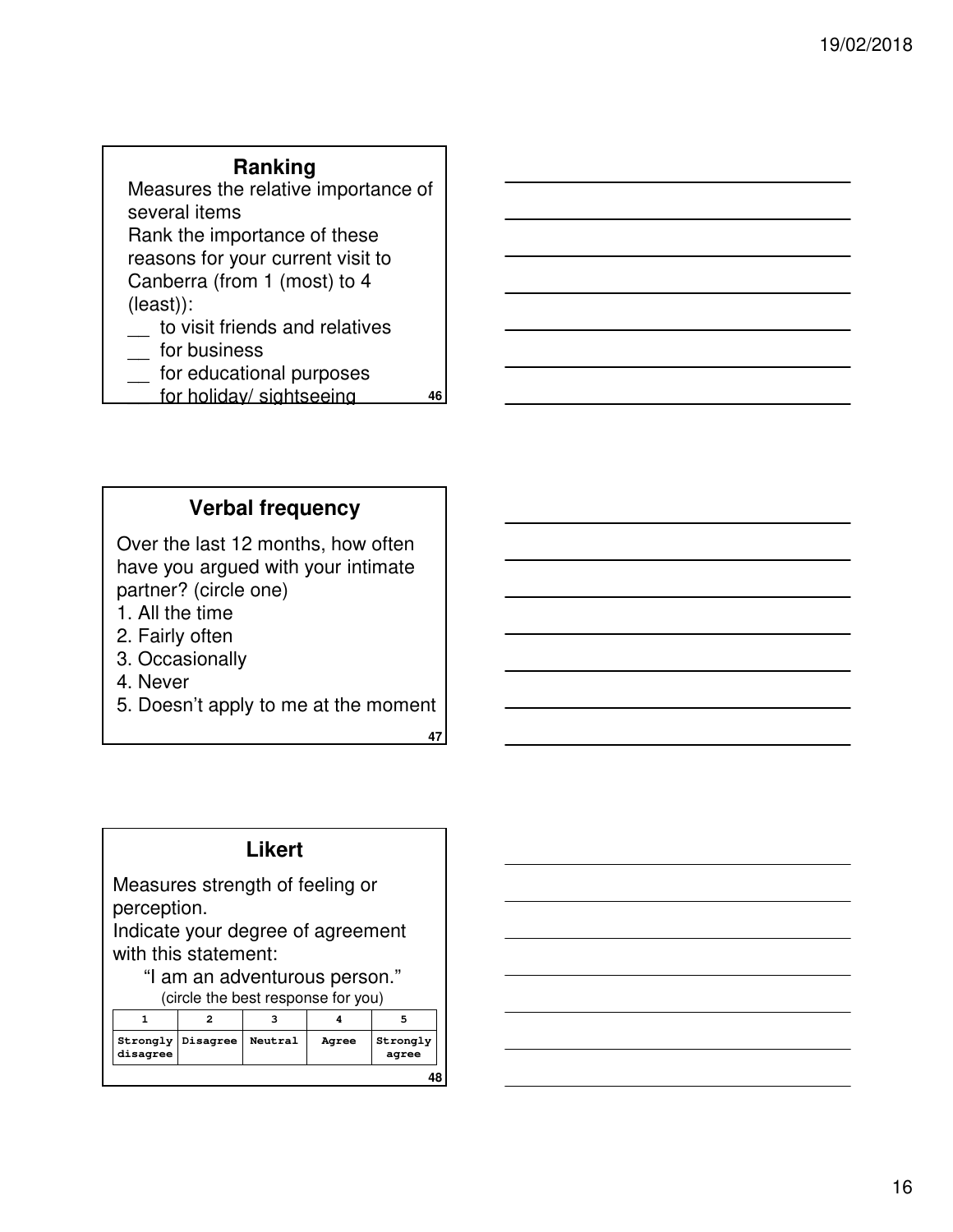



# **Number of response options?**

- How many response options?
	- $-Minimum = 2$
	- $-Common = 3 to 9$
	- $-Maximum = 10?$
	- $-$ Basic guide:  $7 +/- 2$
- Scales should be sensitive (more categories) yet reliable (fewer categories).
- Watch out for too few or too many options.

**50**



- $1 = \text{Agree}$   $2 = \text{Disagree}$
- 1 = Very Strongly Agree 7 = Slightly Disagree<br>
2 = Very Strongly Agree 8 = Disagree<br>
3 = Strongly Disagree 9 = Strongly Disagree<br>
V. Strongly Disagree 10 =<br>
Strongly Disagree 11 = V, V<br>
Strongly Disagree 11 = V, V
- 
- 
- 
- $6 =$  Neutral
-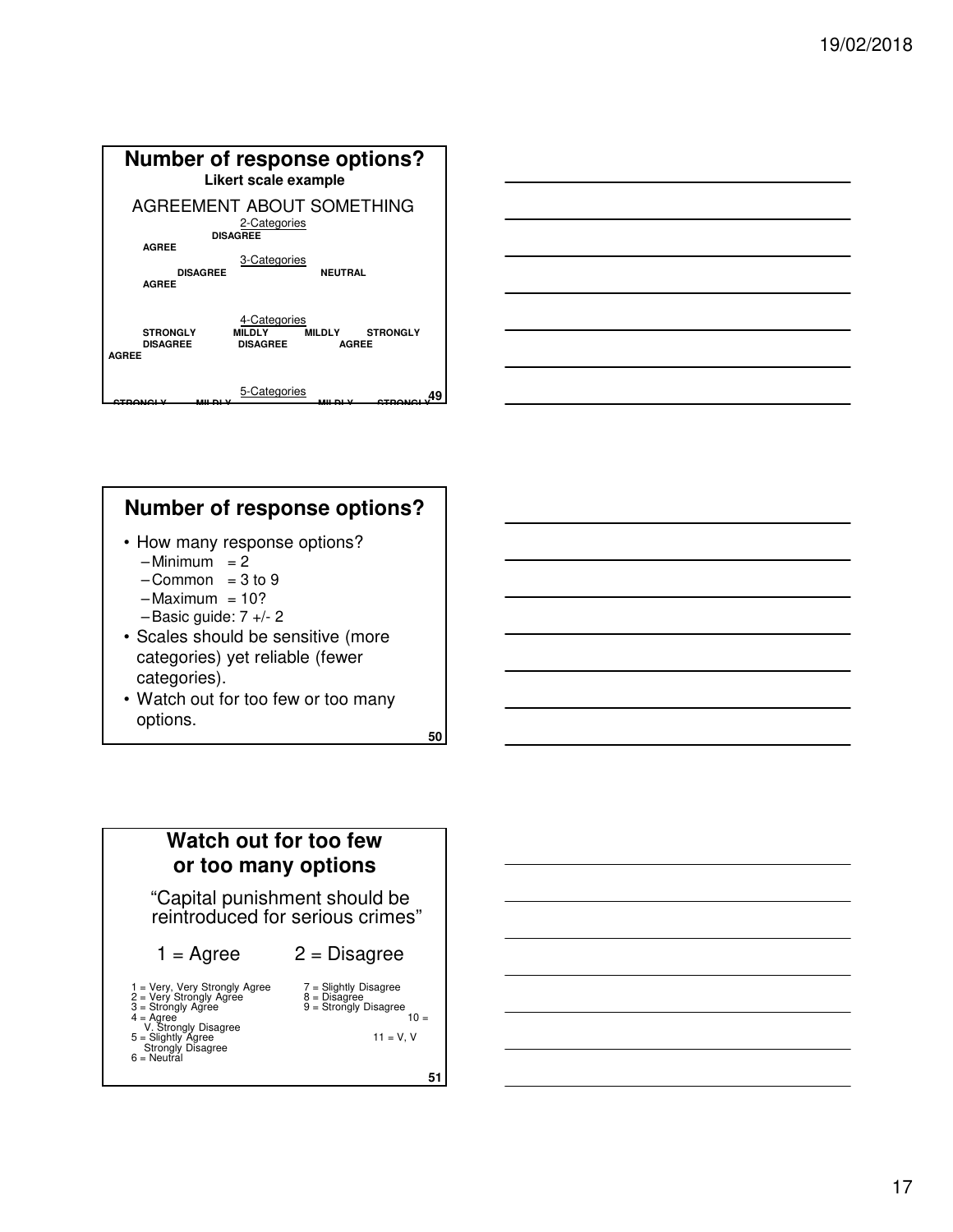### **Semantic differential**

What is your view of **tobacco smoking**? Place one tick on each row to show your opinion.

| Bad<br>Strong |  |  |  | Good<br>Weak |
|---------------|--|--|--|--------------|
| Masculine     |  |  |  | Feminine     |
| Unattractive  |  |  |  | Attractive   |
| Passive       |  |  |  | Active       |
|               |  |  |  |              |
|               |  |  |  |              |

| <u> Andreas Andreas Andreas Andreas Andreas Andreas Andreas Andreas Andreas Andreas Andreas Andreas Andreas Andreas</u> |  |  |
|-------------------------------------------------------------------------------------------------------------------------|--|--|
|                                                                                                                         |  |  |
|                                                                                                                         |  |  |
| <u> 1989 - Andrea Stadt Britain, amerikansk politik (</u>                                                               |  |  |
|                                                                                                                         |  |  |
|                                                                                                                         |  |  |

# **Graphical**

Rate your enjoyment of the movie you just saw.

Mark your response with a cross (X) on the line below.

not very enjoyable enjoyable

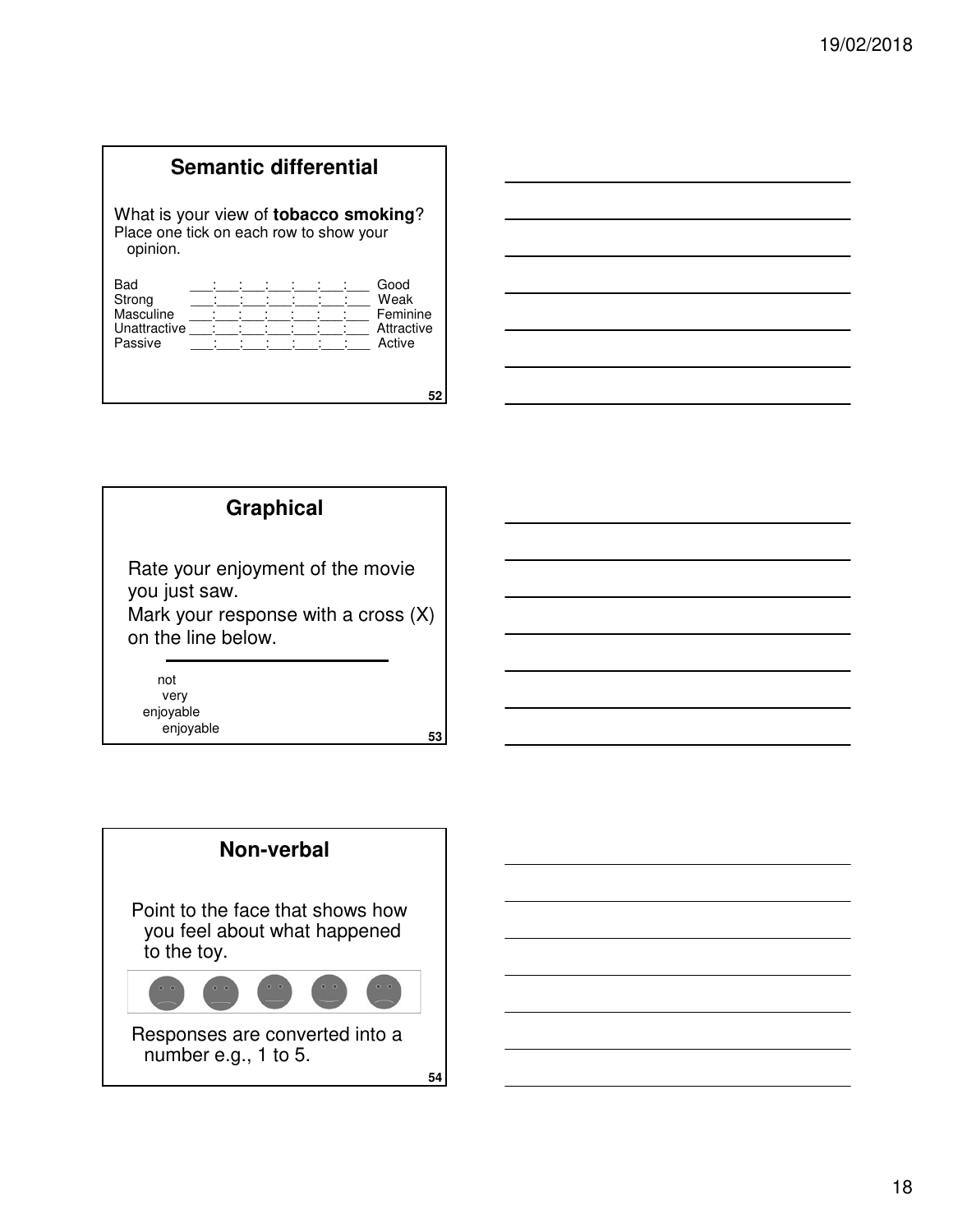



# **Summary: Response formats**

- 1 Dichotomous and multichotomous
- 2 Multiple response
- 3 Verbal frequency scale (Never ... Often)
- 4 Ranking (in order  $\rightarrow$  Ordinal)
- 5 Likert (equal distances  $\rightarrow$  Interval, typically with 3 to 9 options)
- 6 Semantic differential (opposing words)
- 7 Graphical
- 8 Non-verbal

**56**

# **How could these questions be improved?**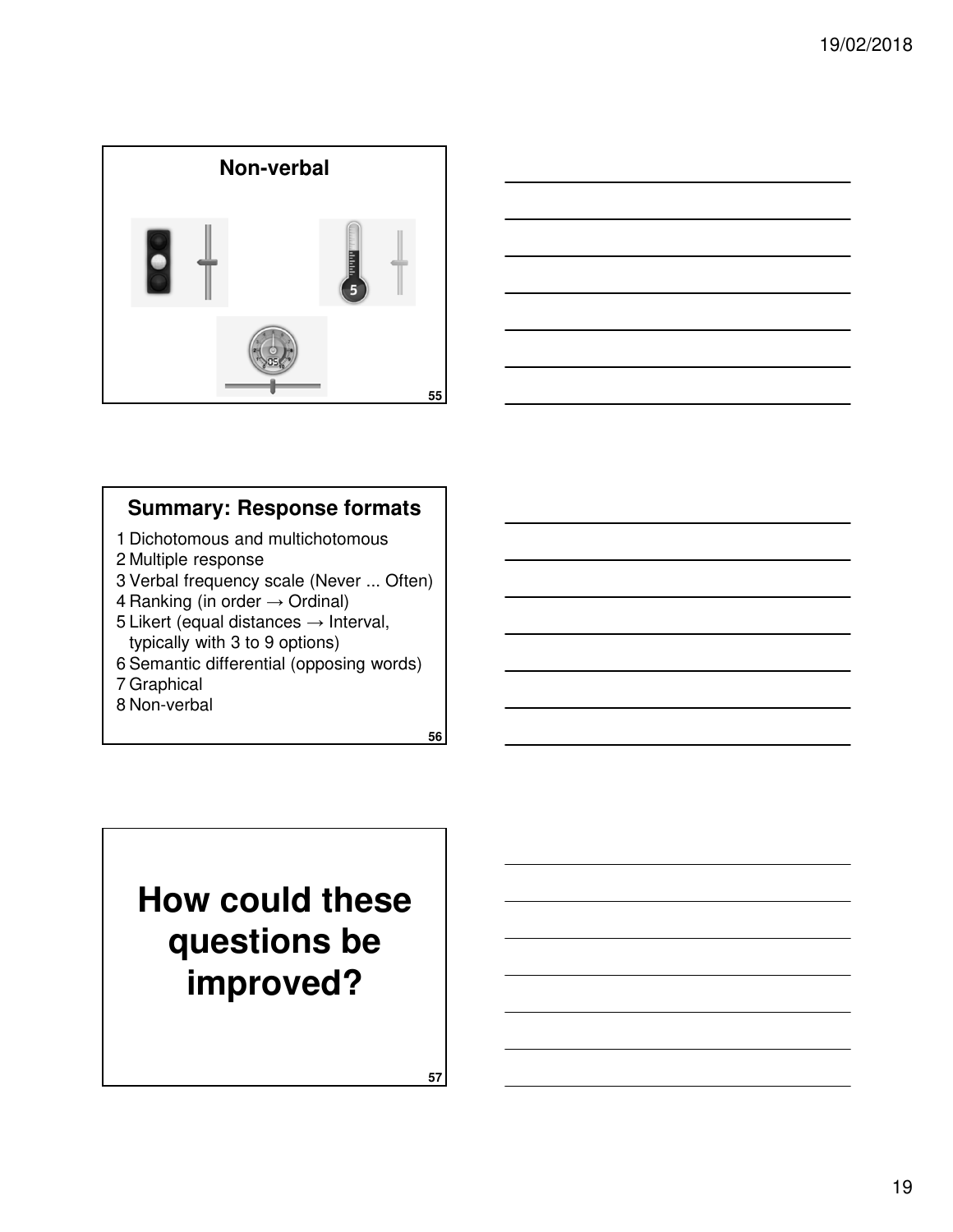# **How could this question be improved?**

How old are you in years? (circle one response) 18-20 20-22 22-30 30 and over

**58**

**59**

# **How could this question be improved?**

Are you satisfied with your marriage and your job? (write your answer below)

\_\_\_\_\_\_\_\_\_\_\_\_\_\_\_\_\_\_\_\_\_\_\_\_\_

# **How could this question be improved?**

You didn't think the food was very good, did you? (tick your answer)

\_\_\_\_\_ Yes \_\_\_\_\_ No

 $\overline{\phantom{a}}$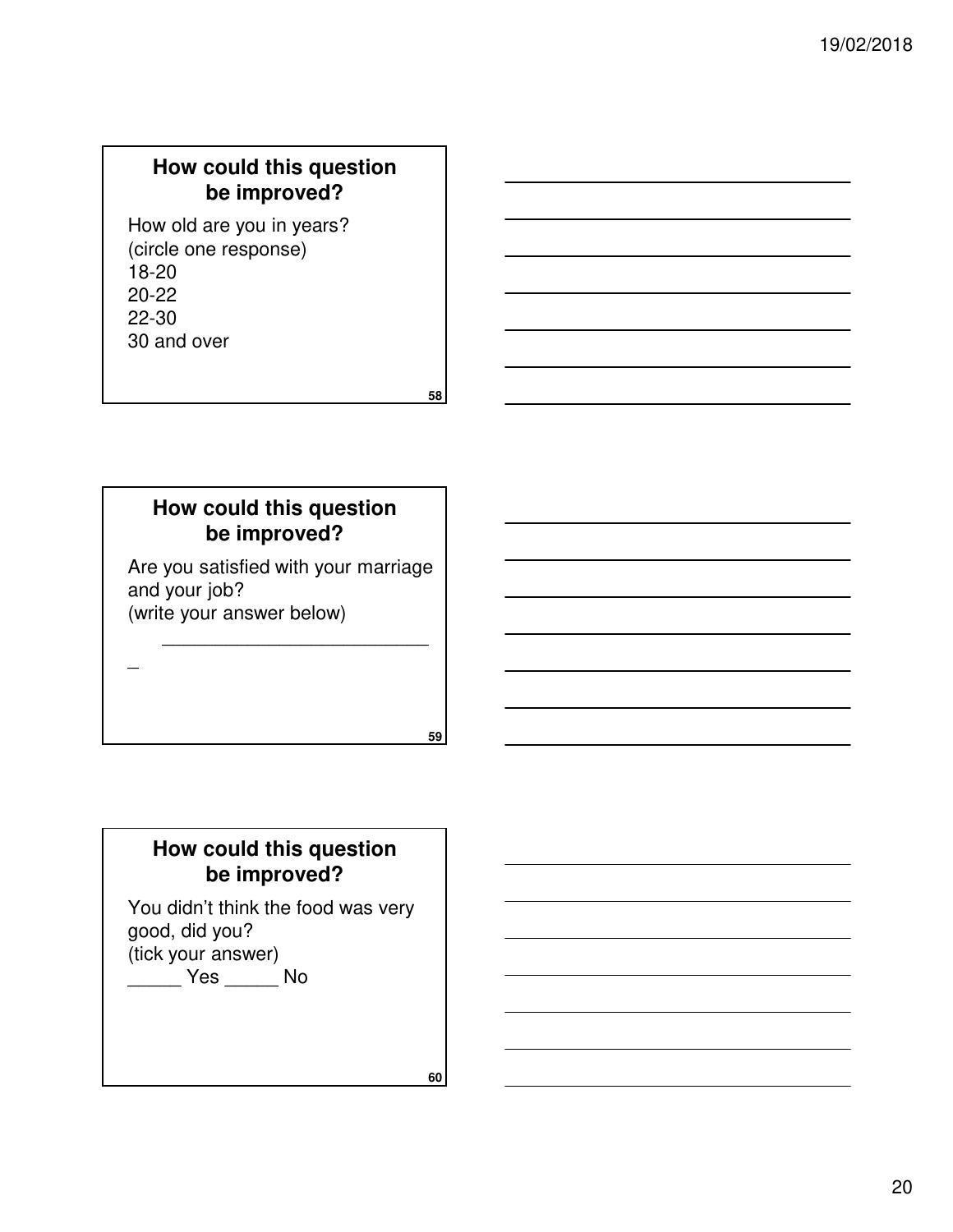# **How could this question be improved?**

**61** Environmental issues have become increasingly important in choosing hotels. Are environmental considerations an important factor when deciding on your choice of hotel accommodation? (tick an answer) Yes No

**How could this question be improved?**

**62**

How did you hear about this restaurant? (please circle appropriate responses)

- \_\_\_\_ yellow pages
- \_\_\_\_ Internet
- word of mouth

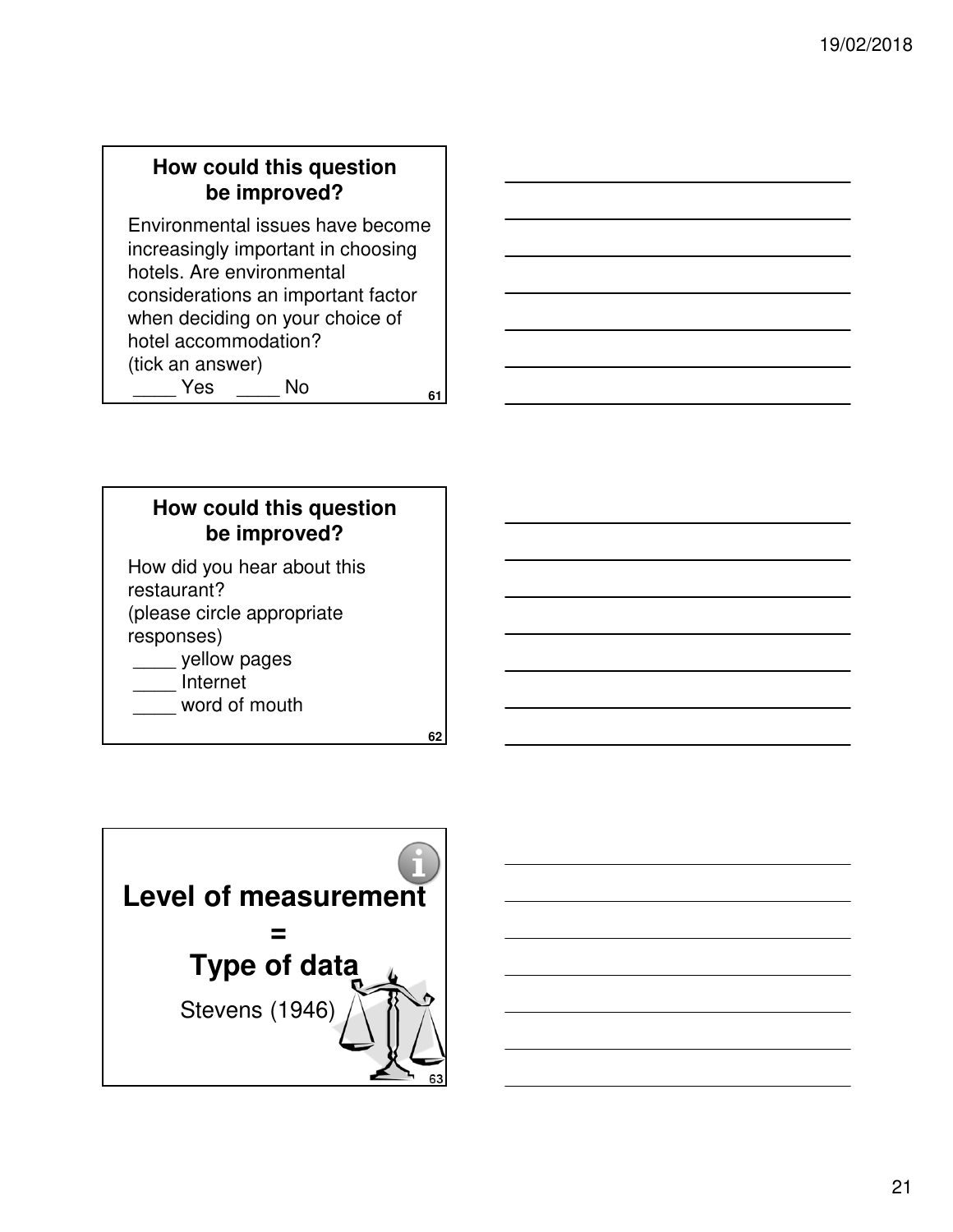





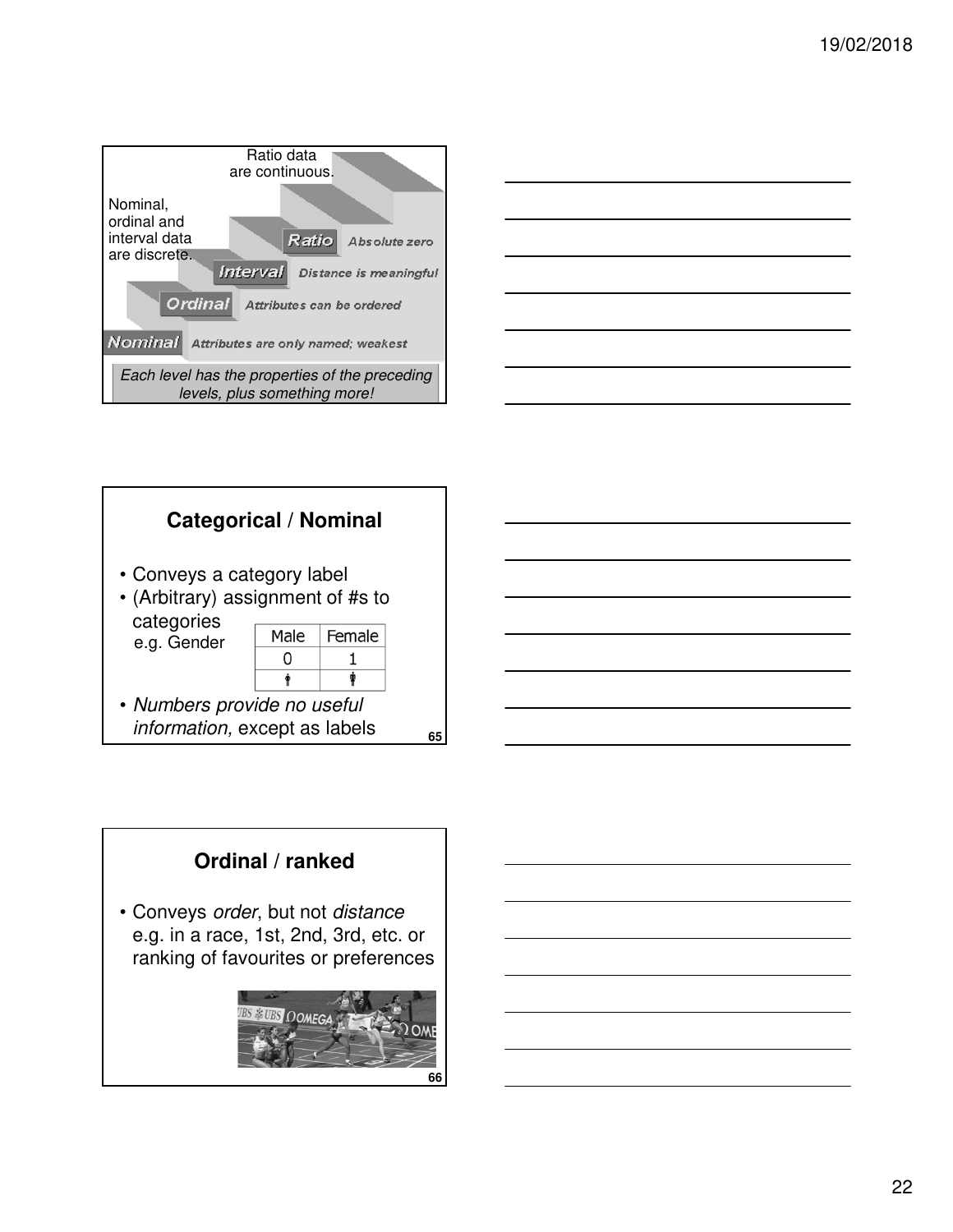#### **Interval**

- Conveys order & distance
- 0 is arbitrary

• e.g., interval scale <sup>2</sup> 3 4<br>MILDLY 3 MILDLY STRONGLY

- STRONGLY<br>DISAGREE **DISAGREE DISAGREE NEUTRAL AGREE AGREE** • For data analysis assumption testing, usually treat as continuous if
	- > 5 intervals are used.

# **Ration**



**67**

• Conveys order & distance

• Meaningful 0 point e.g. height, age, weight, time, number of times an event has occurred

- Continuous (i.e., there can be fractional amounts / decimal places)
- Ratio statements can be made e.g. X is twice as old (or high or heavy) as Y

**68**

**69**

# **Why does level of measurement matter?**

Different analytical procedures are used for different levels of data.

More powerful statistics can be applied to higher levels

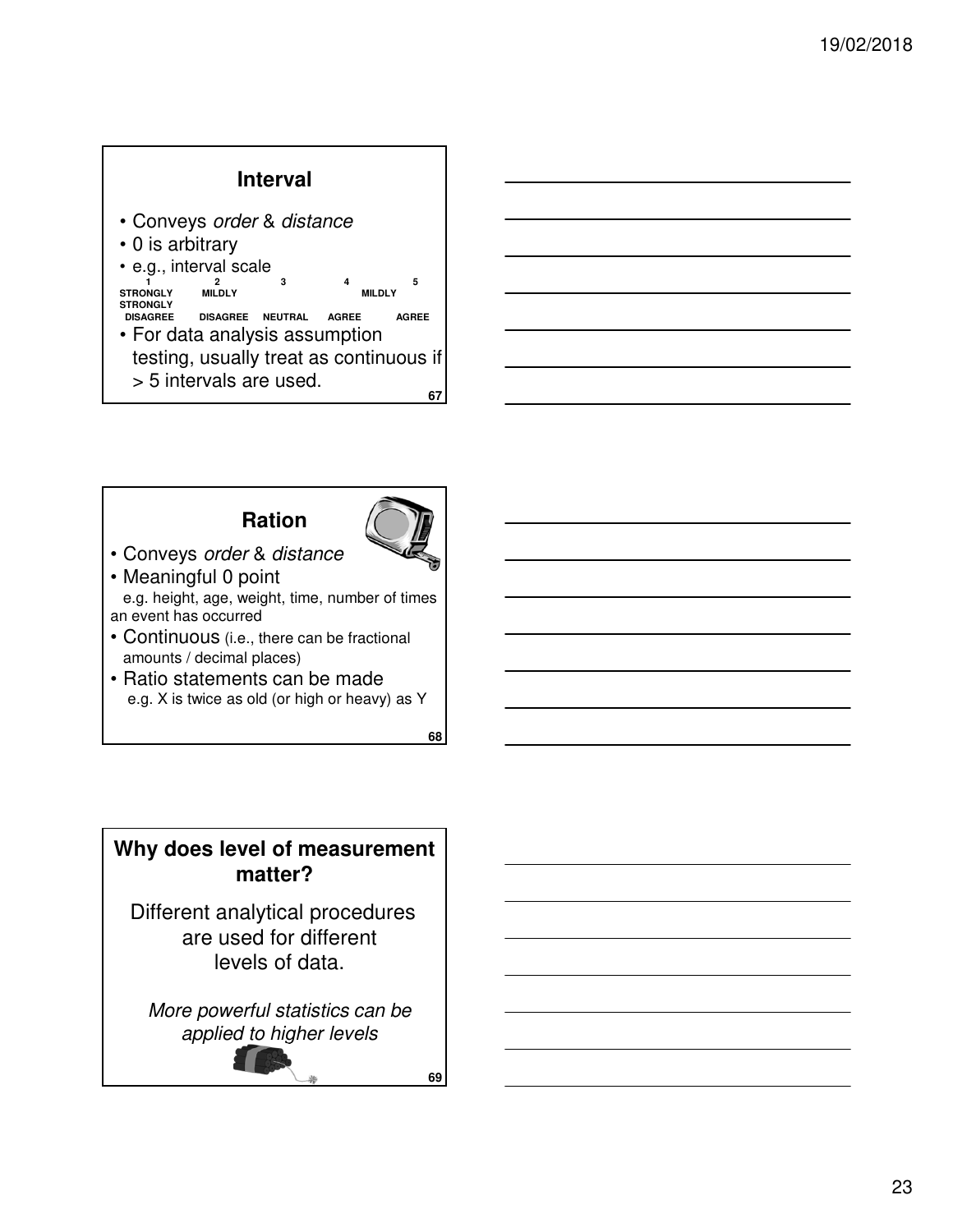# **Summary: Level of measurement**

#### **1 Categorical/Nominal**

1 Arbitrary numerical labels 2 Could be in any order

#### **2 Ordinal**

1 Ordered numerical labels 2 Intervals may not be equal

#### **3 Interval**

1 Ordered numerical labels 2 Equal intervals

#### **4 Ratio**

1 Meaningful 0

2 Data are continuous

| Quiz question 1:<br>What LOM is used?     |                                                                          |  |  |  |  |  |
|-------------------------------------------|--------------------------------------------------------------------------|--|--|--|--|--|
|                                           | Estimate the average hours per week (approx.) you spend during semester: |  |  |  |  |  |
| 10. in paid employment                    |                                                                          |  |  |  |  |  |
| 11. in classes (lectures, tutorials etc.) |                                                                          |  |  |  |  |  |
| 12. studying outside of classes           |                                                                          |  |  |  |  |  |
|                                           |                                                                          |  |  |  |  |  |
|                                           |                                                                          |  |  |  |  |  |
|                                           |                                                                          |  |  |  |  |  |
|                                           |                                                                          |  |  |  |  |  |

# **Quiz question 2: What LOM is used?**

How well do you think you have understood this lecture about survey design so far?

perfectly very well reasonably poorly not at all

**72**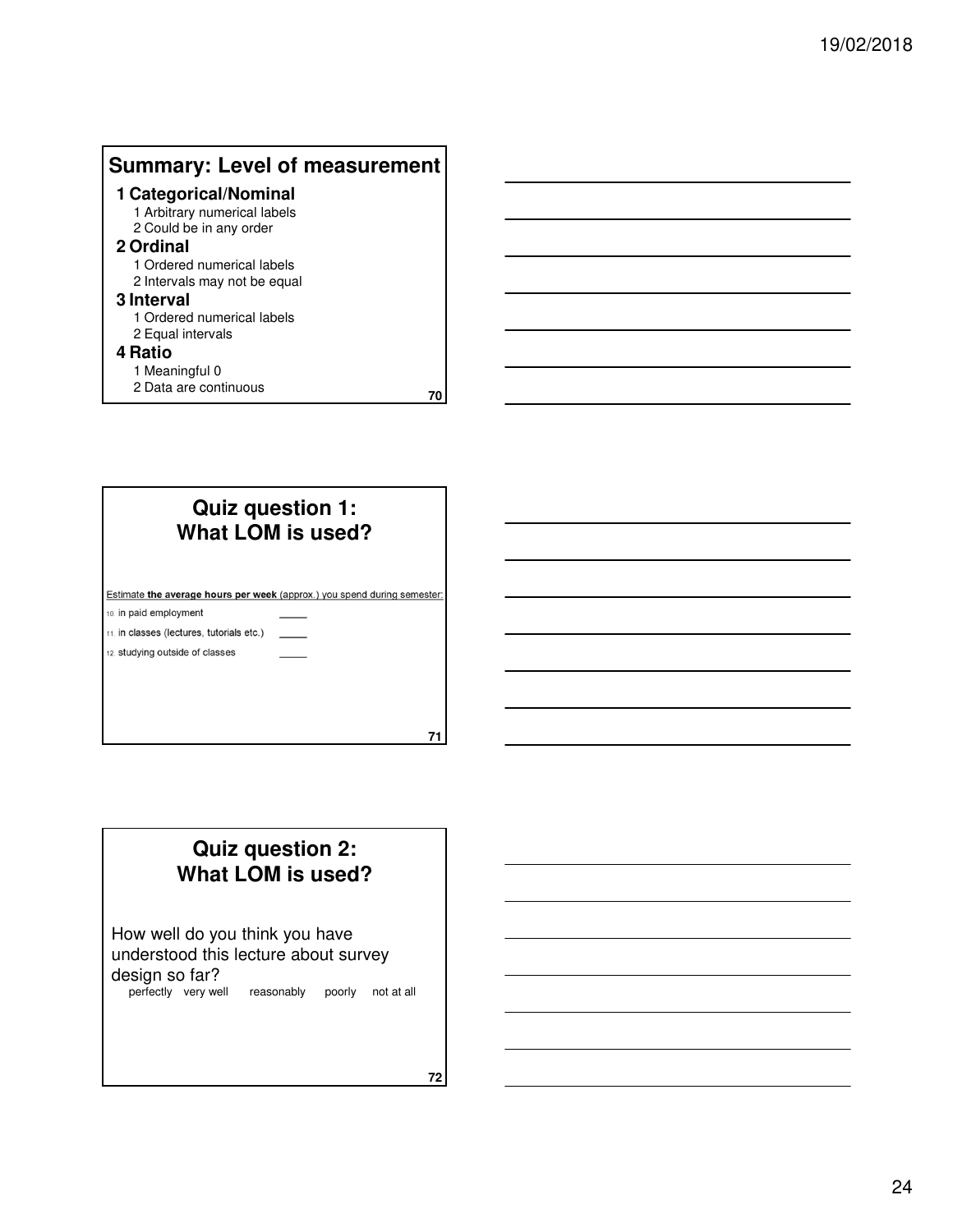# **Quiz question 3: What LOM is used?**

Rate your view about this statement: Australia should provide residency for greater numbers of asylum seekers.

|                                  | 2        |         | э<br>5 |
|----------------------------------|----------|---------|--------|
| strongly<br>strongly<br>disagree | disagree | neutral | agree  |
|                                  |          | agree   |        |
|                                  |          |         | 73     |



# **Quiz question 4: What LOM is used?**

What is your favourite primary colour? (choose one of the following options)

- Red
- Yellow
- Blue

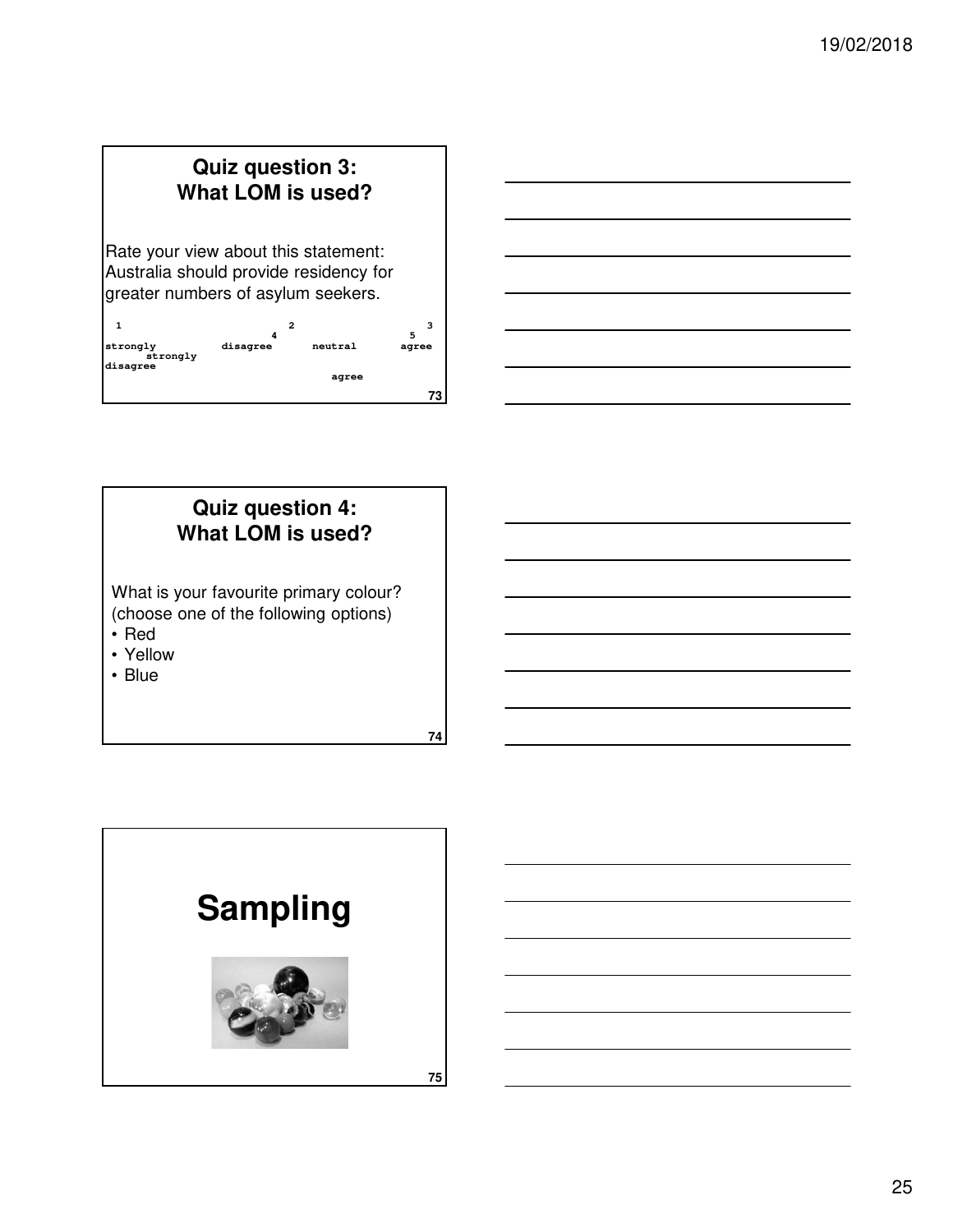#### **Survey implementation issues**

Consider survey research **implementation issues,**  including:

1Sampling methods 2Sample size and return rates 3Representativeness

**76**

#### **Sampling: Overview**

1Sampling terms 2What is sampling? 3Why sample? 4Sampling methods

**77**

#### **Sampling terms**

### • **Target population**

– To whom do you wish to generalise?

- **Sampling frame** – Who has a chance of being selected?
- **Sample**
	- Who was selected and responded?

#### • **Representativeness**

– To what extent is the sample a good indicator of the target population?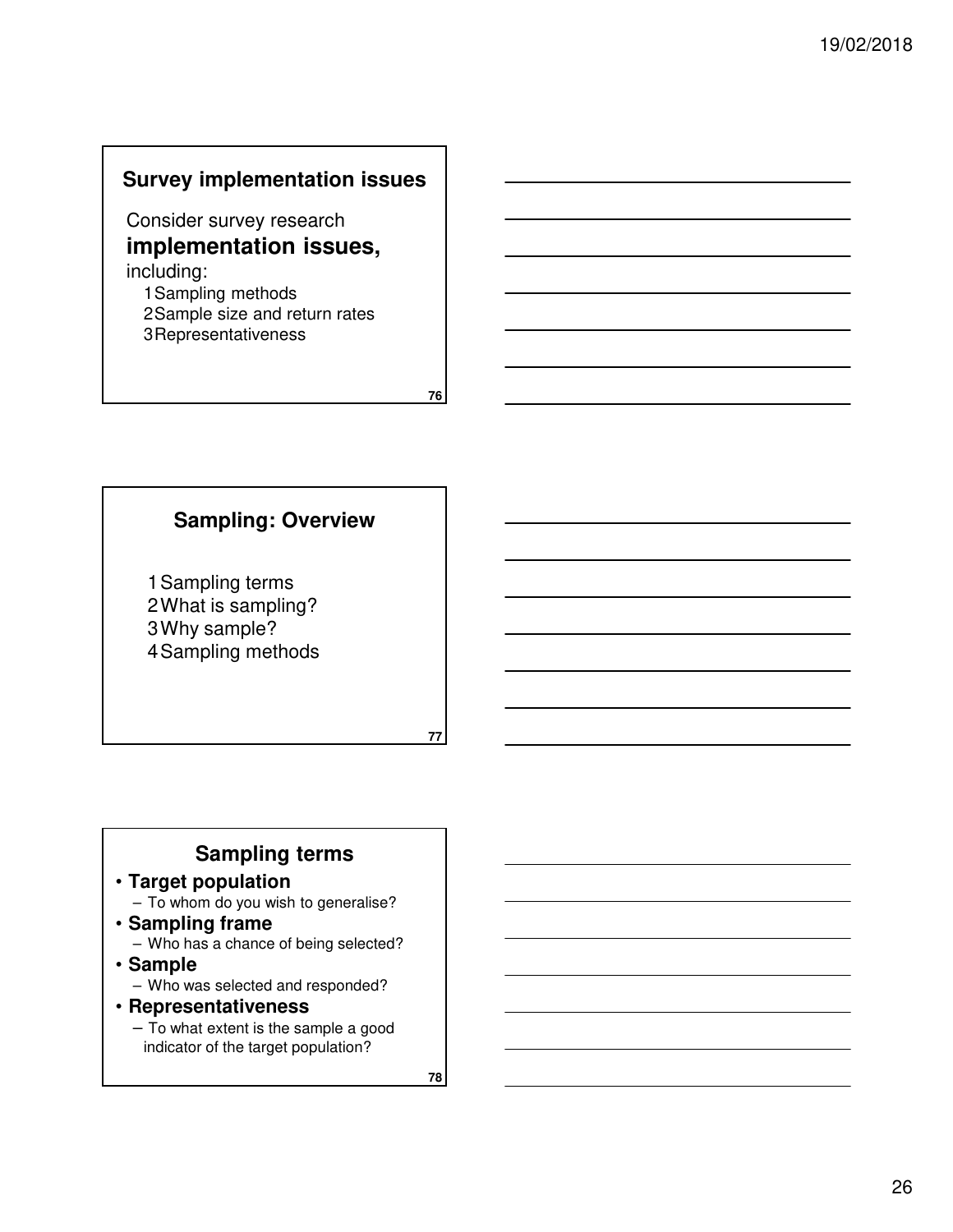# **What is sampling?**

"Sampling is the process of selecting units (e.g., people, organizations) from a population of interest so that by studying the sample we may fairly generalize our results back to the population from which they were chosen."  $\bullet$ - Trochim (2006) **79**

# **Why sample?**

- Reduces cost, time, sample size etc.
- If the sample is representative, the sample data allows inferences to be drawn about the target population.

**80**

# **Sampling process**

- Identify **target population** and **sampling frame**
- Select **sampling method**
- Calculate **sample size** for desired power.
- Maximise **return rate**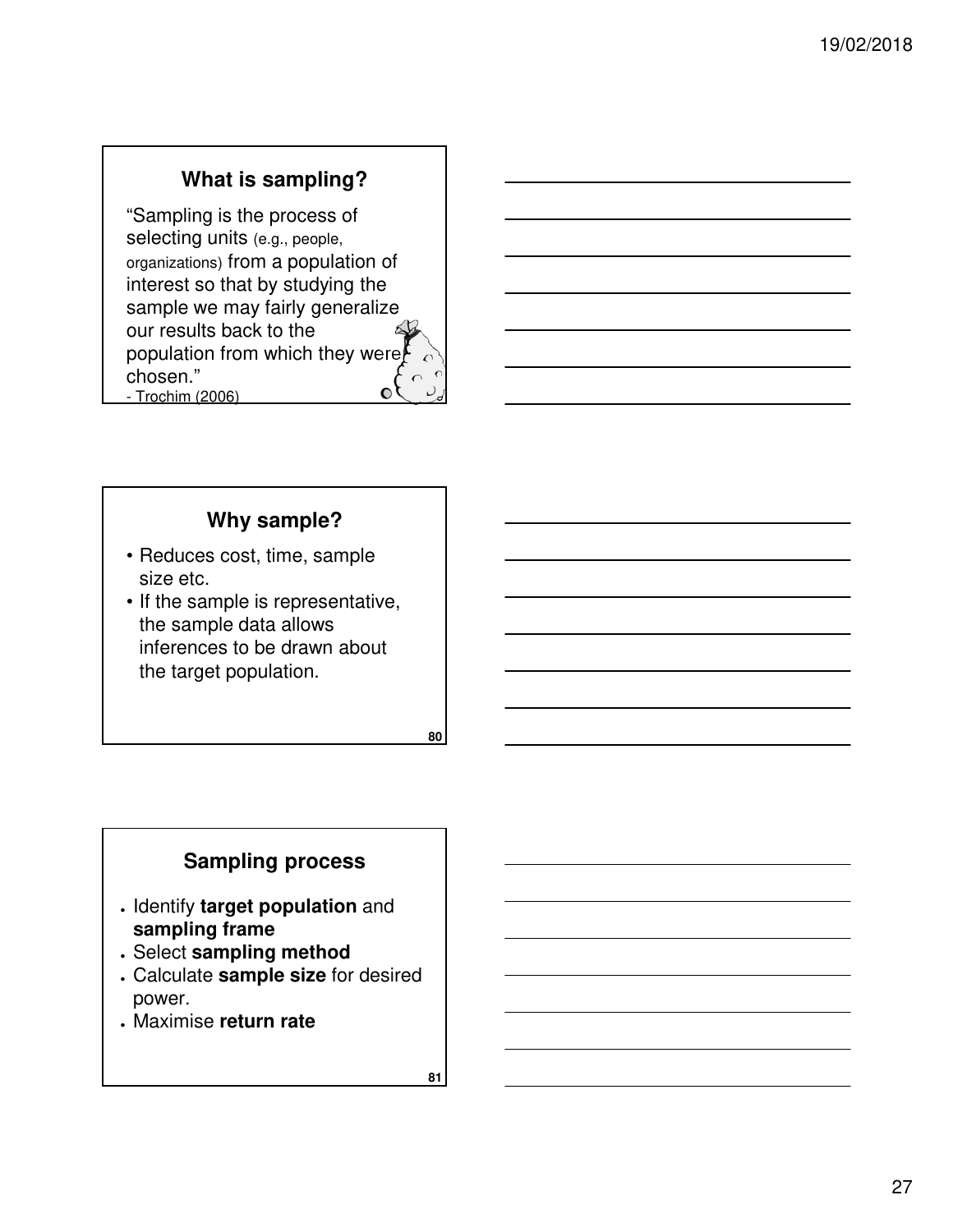# **Representativeness of sample depends on:**

- Adequacy of sampling frame
- Sampling method
- Adequacy of sample size
- **82** • Response rate – both the % & representativeness of people in sample who actually complete survey It is better to have a small, representative sample than a large, unrepresentative sample.

# **Sampling methods**

#### **Types of probability sampling:**

- Simple random
- Systematic random
- Stratified random

# **Types of non-probability sampling:**

- Convenience
- Purposive
- Snowball

**83**

### **Probability sampling**

- Each unit has an equal chance of selection
- Selection occurs entirely by random chance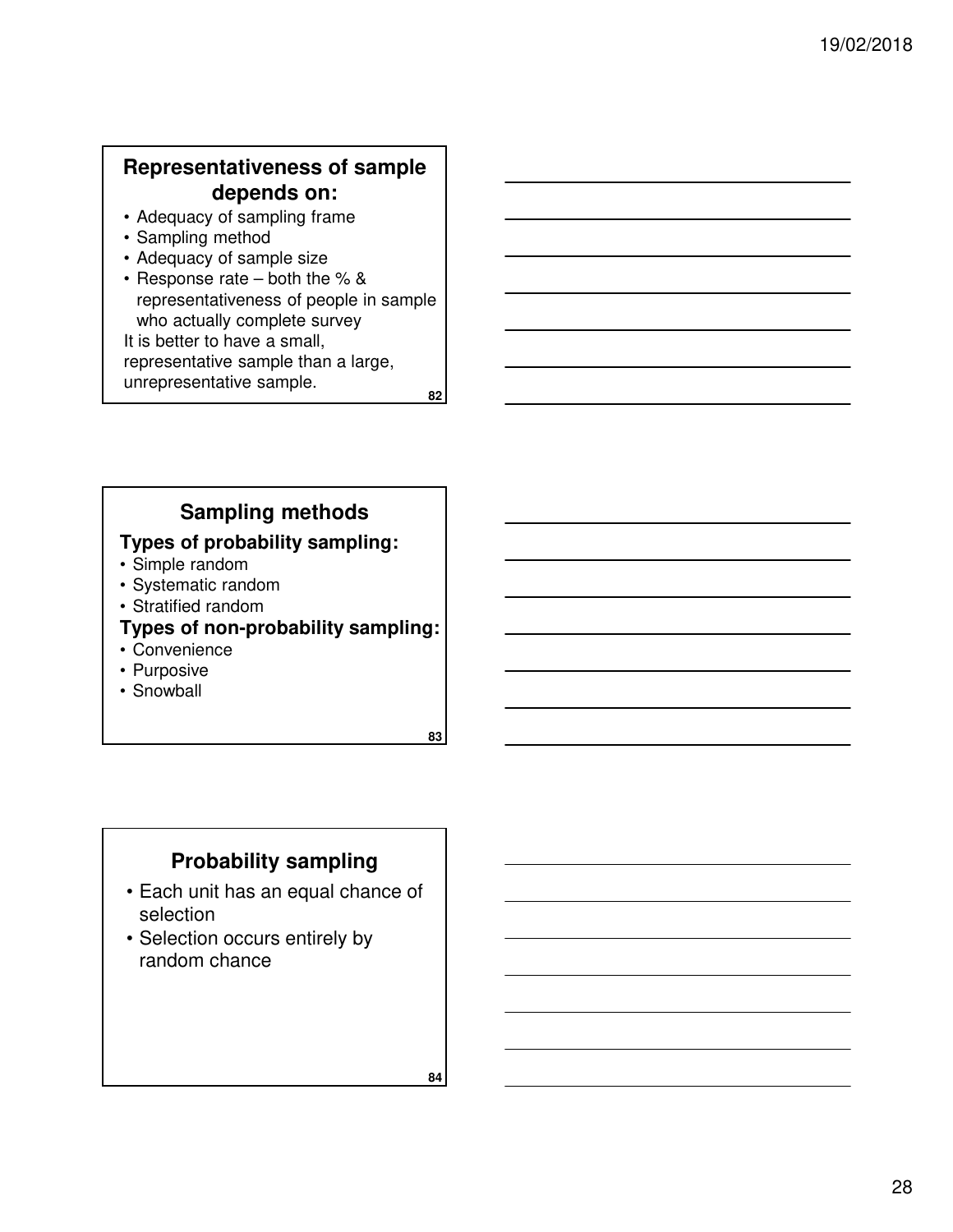# **Simple random sampling**

- Everyone in the target population has an equal chance of selection
- Similar to a lottery: – Assign #s to list of names, then randomly select #s for the sample
	- Random selection can be manual, by using a table of random #s, or by computer

**85**

# **Systematic random sampling**

• Respondents (units) are selected from a list e.g., list of students at regular intervals e.g., every 5th person (starting at a random number between 1 and 5)

# **Stratified random sampling**

- Sub-divide population into strata (e.g., gender, age, or location)
- Randomly select from within each stratum
- Improves representativeness
- e.g., Telephone interviews conducted use using post-code strata

**87**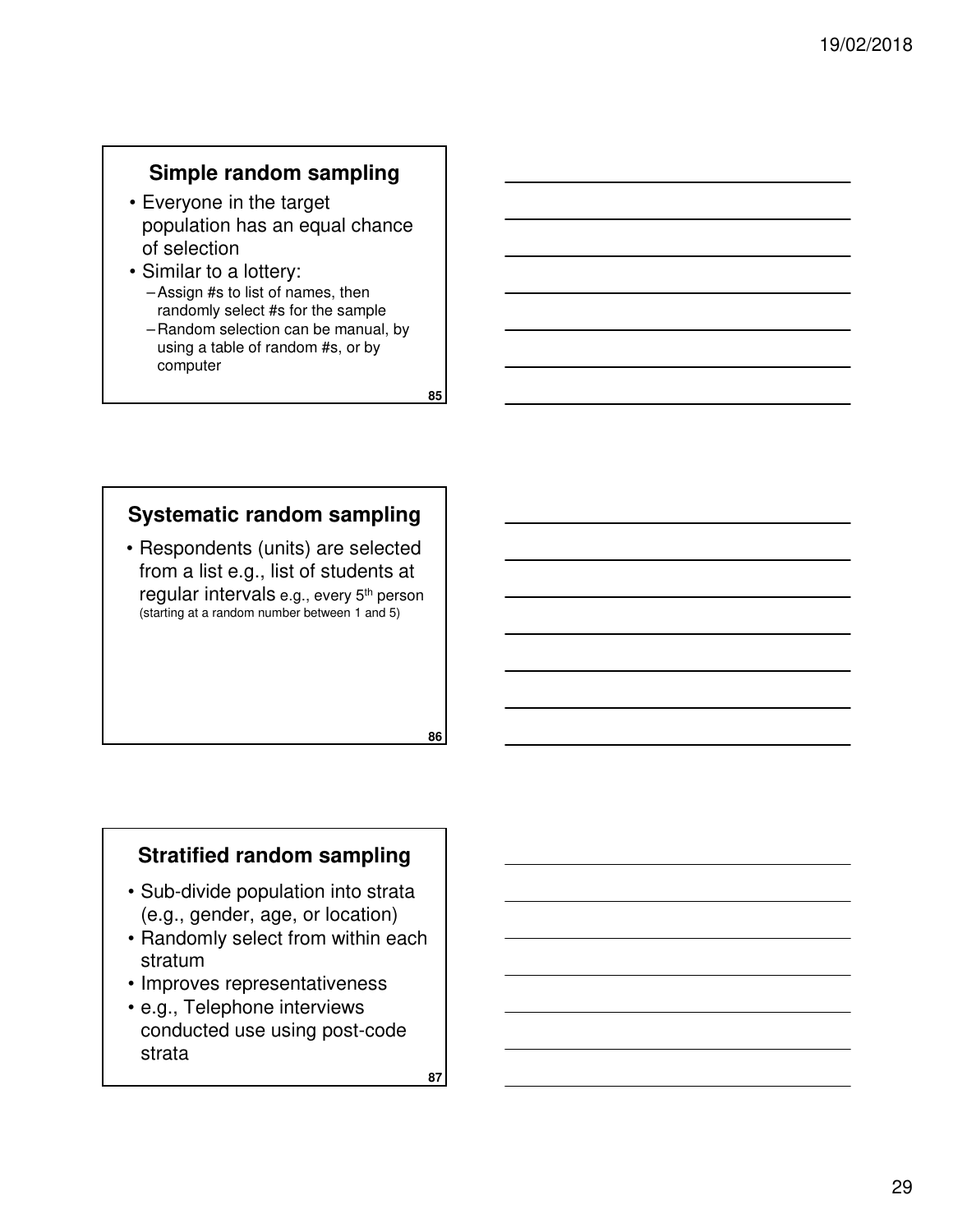# **Non-probability sampling**

- Useful for exploratory research and case study research
- Able to get large sample size quickly
- Limitations include potential selection bias and nonrepresentativeness

#### **Convenience sampling**

- Sampling is by convenience (whoever is available) rather than random
- e.g. surveying visitors to a tourist attraction over one weekend
- Less cost/time involved than random sampling
- Subject to sampling bias

**89**

**88**

# **Purposive sampling**

- Respondents are selected for a particular reason e.g., because they are "typical" respondents
- e.g., for a tourism study, select a sample of tourists aged 40-60 for interviews as this is the typical age group of visitors to Canberra
- e.g., Contacting Frequent Flyer members to participate in a survey about service quality in an airline setting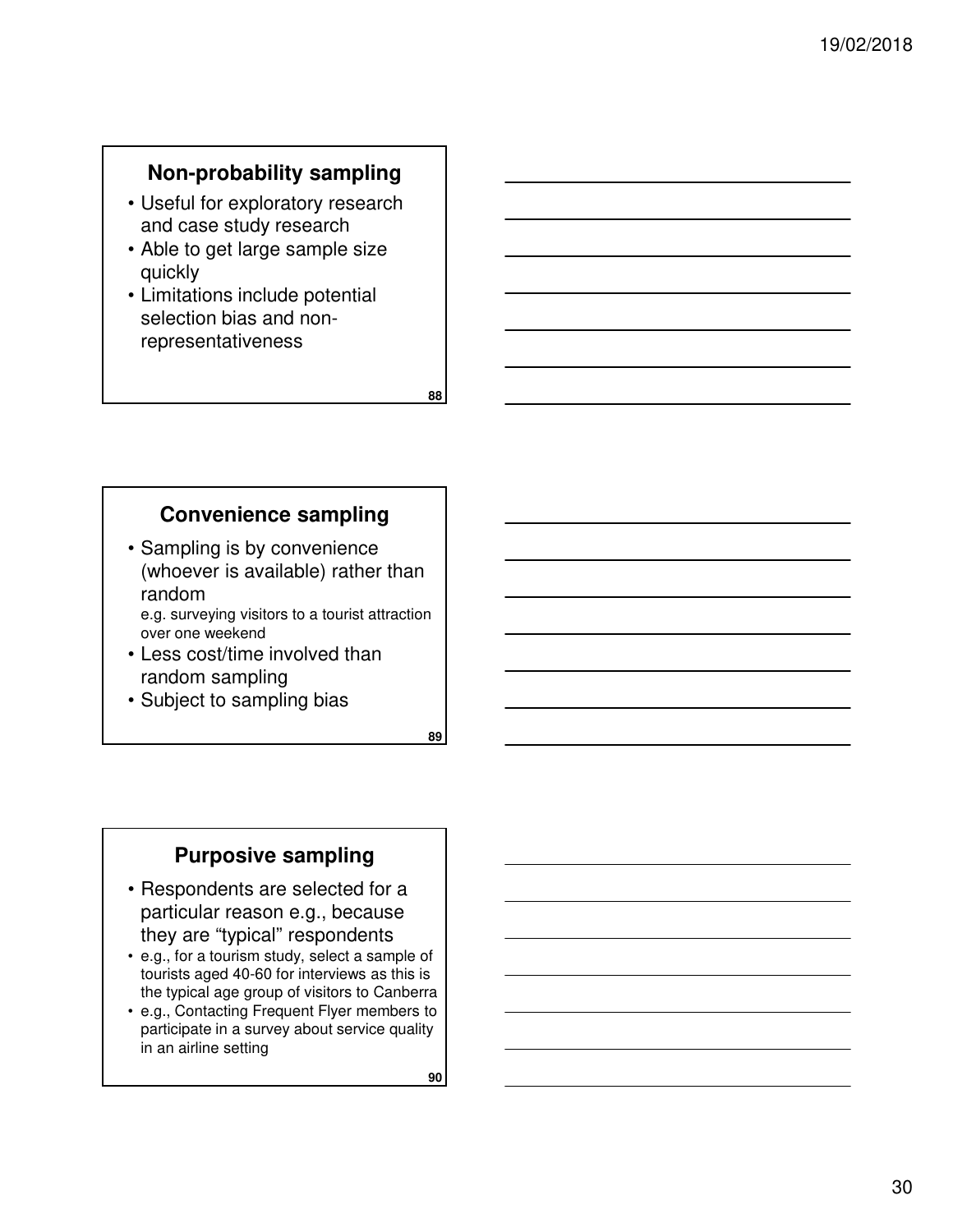# **Snowball sampling**

- Respondents are asked to recommend other respondents
- Useful for difficult to access populations e.g., illegal immigrants, illegal drug users
- **91** • e.g., in studying ecstasy users, a research may gain trust of a few potential respondents and ask then these respondents to recommend the researcher to other potential respondents

### **Summary: Sampling**

1 Key terms 1(Target) population

- 2Sampling frame
- 3Sample
- 2 Sampling
	- Probability (random) 1 Simple

3 Stratified

- Non-probability 1 Convenience
- 2 Systematic
- 2 Purposive 3 Snowball
	-

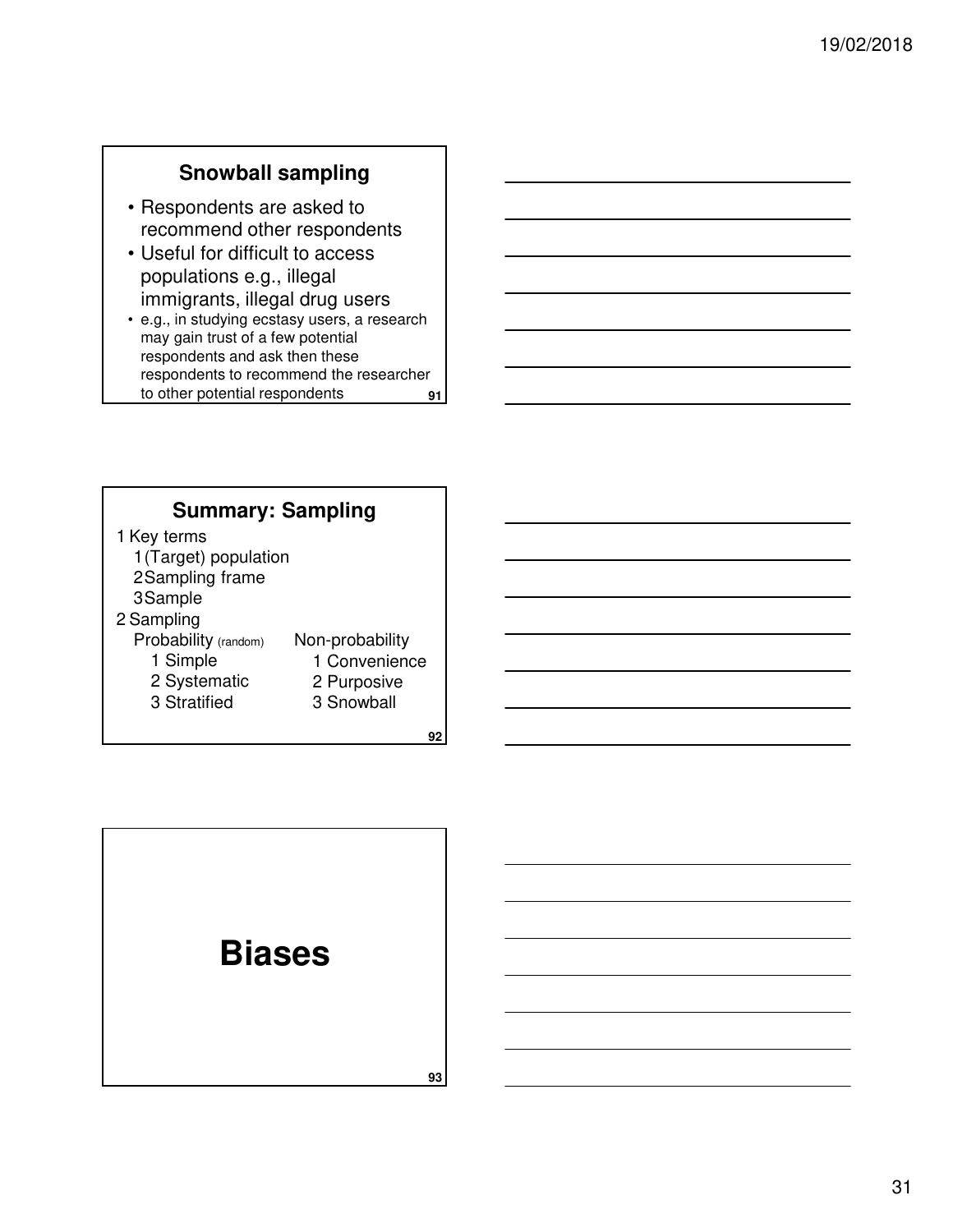#### **Biases: Overview**

Biases which can influence survey research data:

- **Sampling biases**
	- Sample does not represent target population
- **Non-sampling biases**
	- Measurement tool reliability and validity
	- Response biases

**94**

### **Response biases**

- Acquiescence
	- yea-saying
	- nay-saying
- Order effects
- Fatigue effects
- Demand characteristics
- Hawthorne effect
- Self-serving bias
- Social desirability

**95**

#### **Demand characteristics**

Participants form an interpretation of the researcher's purpose and unconsciously change their behaviour to fit that interpretation.

#### **Interview**

• Higher demand characteristics

#### **Questionnaire**

• Lower demand characteristics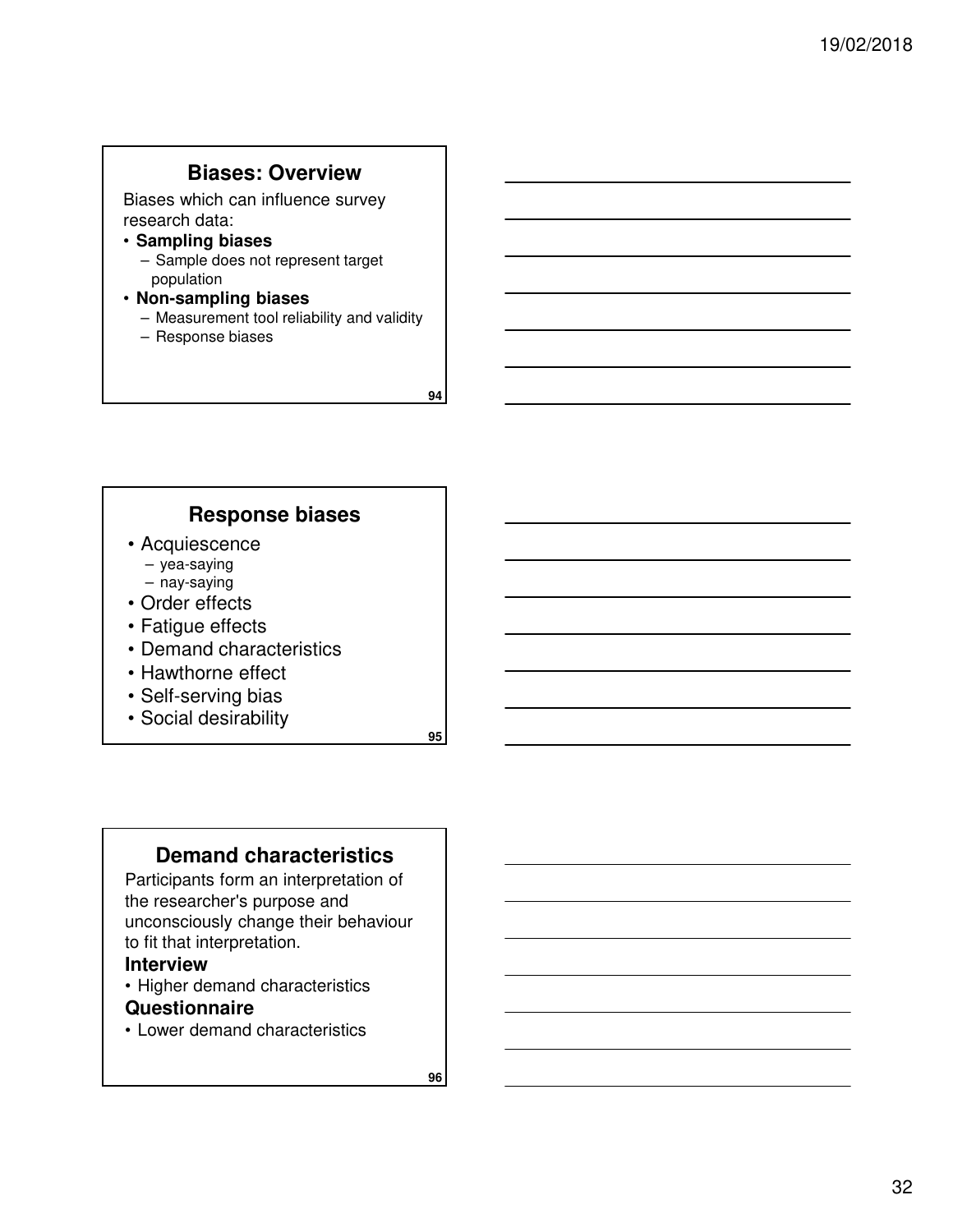# **Maximising response rate**

- Respondent's level of interest
- Rewards
- Accompanying letter / introduction
- Layout and design
- Colour of paper
- Mail surveys self-addressed stamped return envelope
- Reminders or follow up calls

**97**

# **Summary: Non-sampling biases**

1Acquiescence 2Order effects 3Fatigue effects 4Demand characteristics 5Hawthorne effect 6Self-serving bias 7Social desirability

**98**

#### **References**

- Alreck, P. & Settle, R. (1995). The survey research handbook (2nd ed.). New York: Irwin.
- Stevens, S. S. (1946). On the theory of scales of measurement. Science, 103, 677-680.
- Trochim, W. M. K. (2006). Survey research. In Research Methods Knowledge BaseSampling.
- Wikipedia (2009). Shere Hite Methodology.